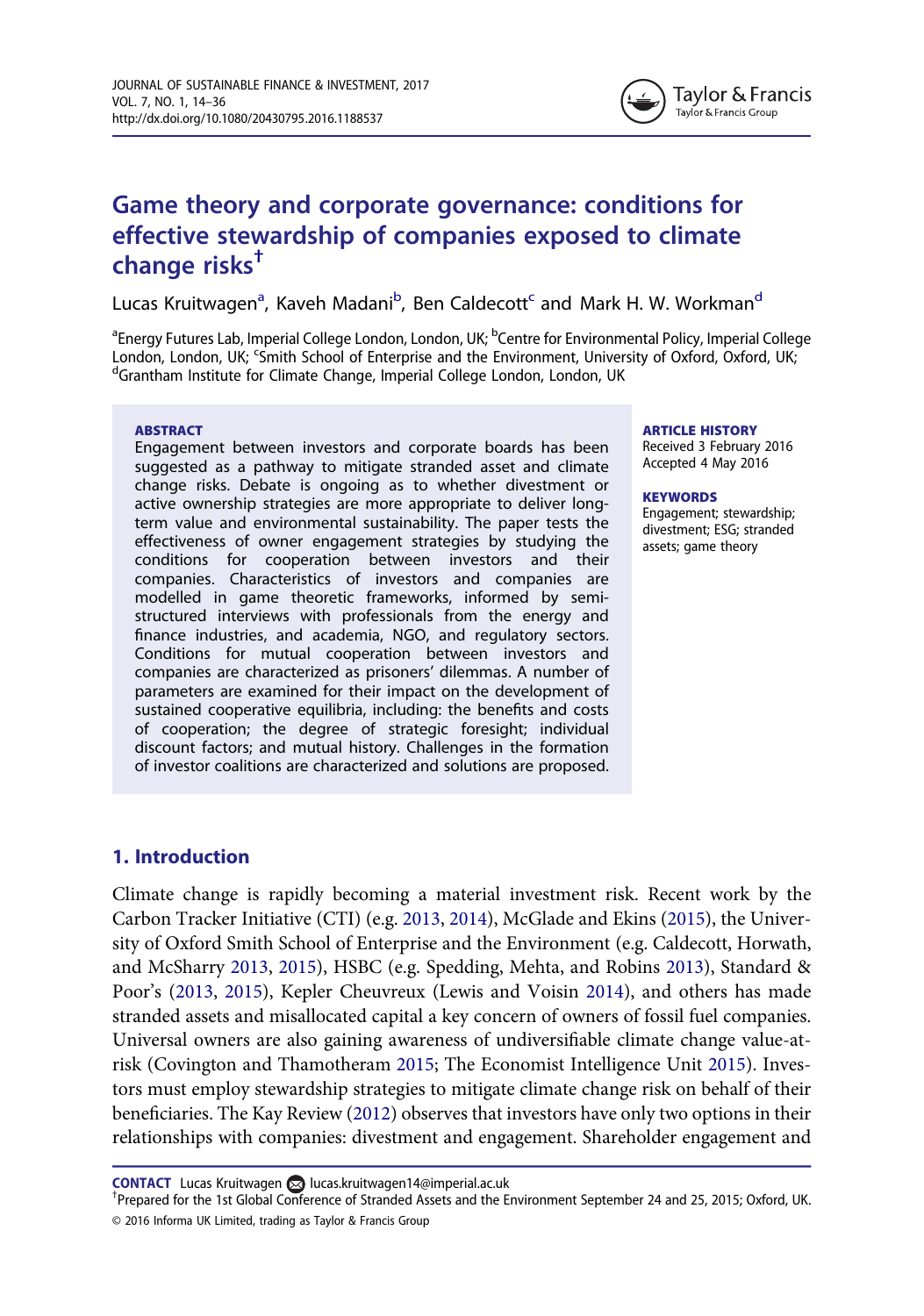<span id="page-1-0"></span>active ownership is becoming a popular tool for shareholders wishing to influence the behaviour of their companies (e.g. Orsagh [2014](#page-15-0); Kim and Schloetzer [2013](#page-14-0) from PWC [2015](#page-15-0); Goodman and Fields [2015](#page-14-0)). A common application of shareholder engagement is the mitigation of Environmental, Social, and Governance (ESG) risks of portfolio companies, such as those arising from climate change (Clark, Feiner, and Viehs [2014](#page-13-0)).

In July 2012, climate activist Bill McKibben popularised fossil fuel divestment with an article in the Rolling Stone ([2012\)](#page-15-0). McKibben called on university endowments and pensions to divest from fossil fuel holdings, on the logic that these funds exist to allow their benefactors to enjoy a prosperous future free of the impacts of climate change. Modelled on the divestment campaign which placed economic pressure on apartheid South Africa, more than 501 institutions with collective assets worth over US\$3.4tn have joined the Fossil Free divestment campaign, pledging either full or partial divestment of fossil fuel assets (gofossilfree.org [2015](#page-14-0)). Ansar, Caldecott, and Tilbury ([2013\)](#page-13-0) argue that the greatest impact of the divestment campaign might be the stigmatisation of fossil fuel companies.

In their dissenting opinions on fossil fuel divestment, Harvard University (Faust [2013](#page-14-0)), The Wellcome Trust (Farrar [2015\)](#page-13-0), and the Expert Group of the Norwegian Ministry of Finance (Skancke et al. [2014](#page-16-0)) all cite active ownership as their preferred management strategy for climate change risks. Divestment and engagement strategies now stand at odds with one another. Central to this debate is the question of what effect, if any, divestment (i.e. exclusion from a universe of investible securities) might have on the actions or outcomes of a company or class of companies. Alternatively, what effect might shareholder engagement and active ownership have on a company's actions or outcomes? Under what conditions might shareholder engagement be effective?

Despite a growing interest from investors in climate change risk management, approaches to these questions have been unsophisticated so far. Divestment decisions have been made largely on the grounds of ethics and mission-alignment of funds, belied by the prominence of faith-based groups and charitable foundations among divesters (gofossilfree.org [2015\)](#page-14-0). Engagement on climate change risk has either focussed on supplementary disclosure (e.g. CDP) or targeted initiatives with extractive companies (e. g. the Aiming for A coalition). There is a demonstrated need for investors to be able to identify conditions for effective stewardship, to make intelligent and systematic engagement and disinvestment decisions corresponding to underlying environment-related risks.

This study examines the relationship between the management and equity owners of companies exposed to climate change risks. Characteristics of companies and shareholders which are deterministic in divestment or engagement decisions over carbon risk are identified and parameterized. In doing so, the paper proposes certain psychological factors (e.g. memory and foresight) and situational factors (e.g. multiplicity of investors, benefits, and costs), which may inform the development stewardship theory (e.g. Davis, Schoorman, and Donaldson [1997\)](#page-13-0) and its relationship to agency theory (e.g. Ross [1973](#page-15-0)). Game theory concepts are applied to the relationship between companies and equity owners, and elementary models are developed to explore dynamics of engagement strategies. The work is informed by semi-structured interviews with professionals in the oil and gas industry, the financial industry, and NGO, regulatory, and academic sectors.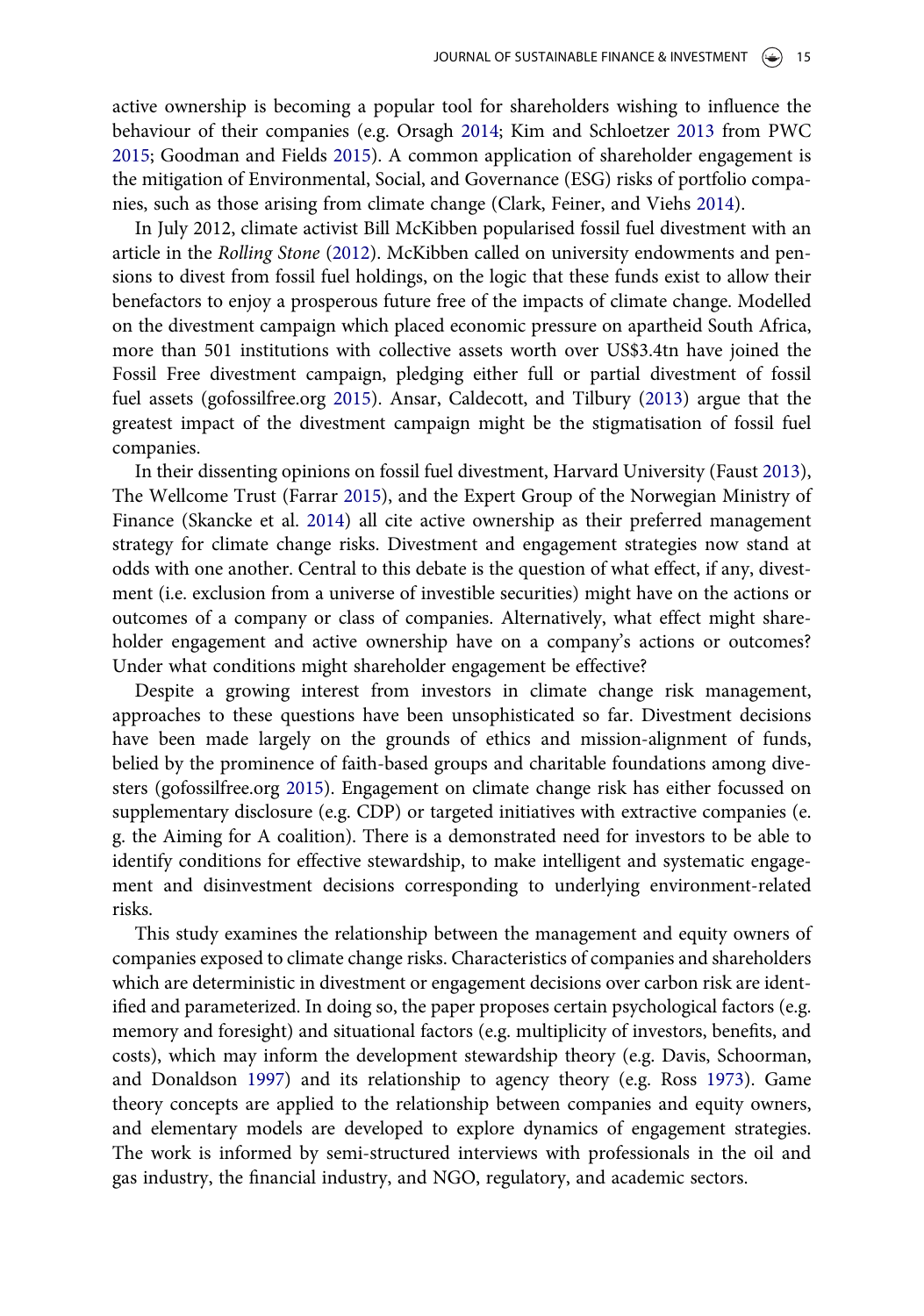### <span id="page-2-0"></span>2. Method

The paper examines how investors and companies might interact with each other to mitigate climate change risks. The subject of study is the decision-making processes of both oil and gas companies and their investors, and critically how their decisions influence each other. The study of how individuals or organizations (hereafter called agents) make decisions is called decision theory.

Decision theory is the study of how a single rational agent maximizes their outcome, especially under uncertainty, and has found application among engineers, economists, psychologists, computer scientists, and policy-makers (Hansson [2005](#page-14-0)). Decision theory has its origins in Expected Utility Theory proposed by Daniel Bernoulli in 1738 (translated [1954](#page-13-0)). Mesterton-Gibbons ([2000\)](#page-15-0) provides a high-level overview of decision theory domains based on the number of agents and the number of rewards they receive, adapted in Figure 1. As the decisions and outcomes of investors and their companies are clearly interrelated, game theory tools will be used to examine the decision-making of various agents.

Game theory is the mathematical study of strategic decision-making. Classical Forms are those first described by Von Neumann and Morgenstern ([1944\)](#page-15-0) and bolstered substantially by Nash (e.g. [1950\)](#page-15-0), and a number of other economists writing in the 1950s and 1960s. Metagame analysis was invented by Howard [\(1971](#page-14-0)), citing a need to develop strategic analysis tools which are easier to understand and are more descriptive of real agent behaviour. Axelrod in the 1980s (e.g. [1980](#page-13-0), [1984](#page-13-0)) rekindled an interest in the field by realizing its potential to study problems of social coordination and cooperation. Smith ([1982\)](#page-16-0) was influential in introducing the subject to evolutionary biology. Game theory and its derivative disciplines now span diverse fields ranging from policy (Madani [2013\)](#page-15-0) to transport planning (Rouhani et al. [2013](#page-15-0)) to project management (Asgari, Afshar, and Madani [2013](#page-13-0)).

Game theory is used to identify equilibria solutions from which no player is likely to deviate. Various equilibrium concepts exist, differing, for example, in their treatment of rationality, their stability in repeated play, and robustness to diverse agent beliefs (Madani and Hipel [2011\)](#page-15-0). In the following section, classical normal form games are used to examine conditions for effective stewardship. The equilibria developed provide insight into effective engagement strategies between investors and their companies. Challenges of coalition formation among investors are also explored. [Table 1](#page-3-0) describes equilibria forms used in this paper.



Figure 1. Decision Theory Fields. Adapted from Mesterton-Gibbons ([2000\)](#page-15-0).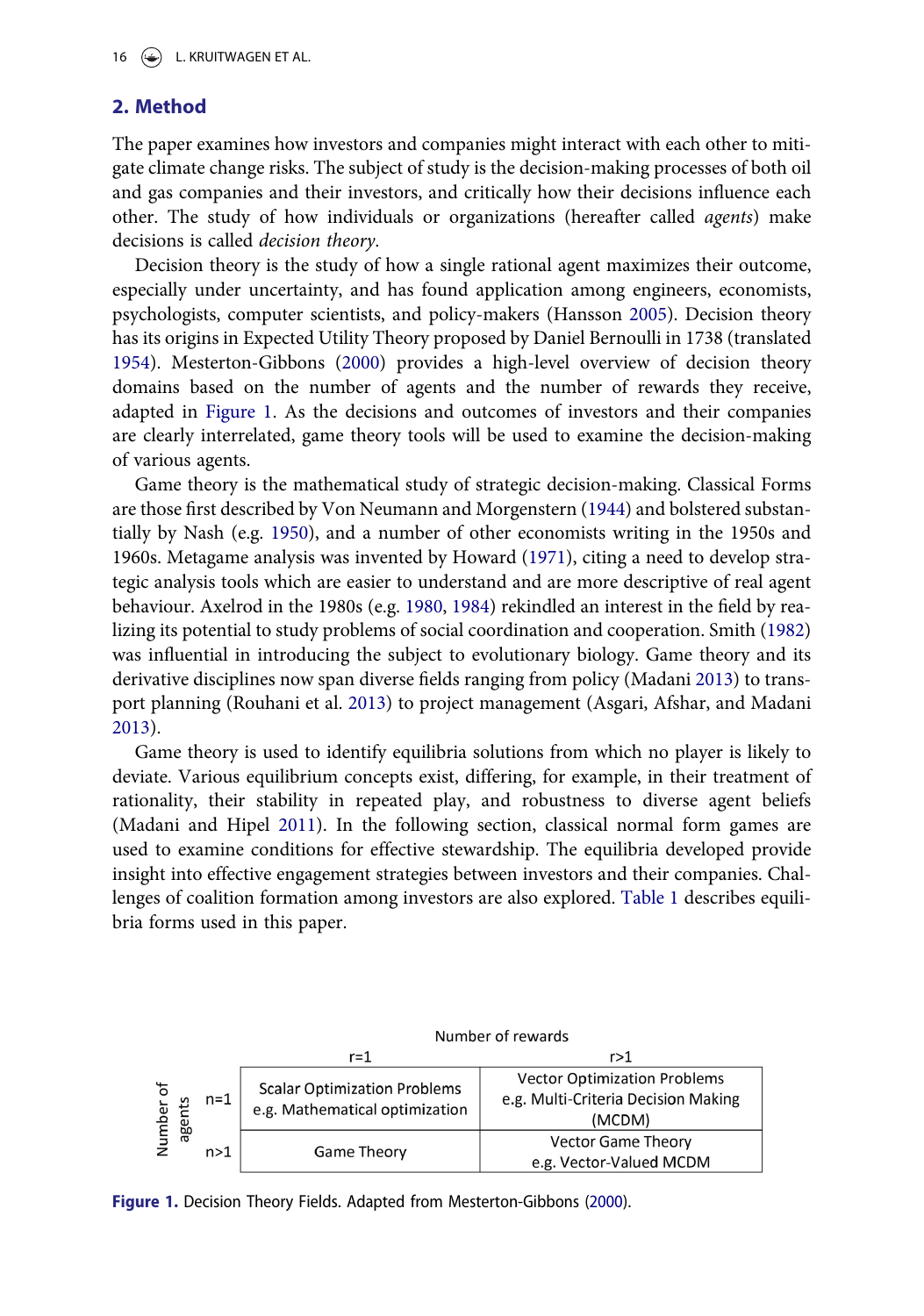| Solution concept             | Description                                                                                                                                                                                                                                     |  |
|------------------------------|-------------------------------------------------------------------------------------------------------------------------------------------------------------------------------------------------------------------------------------------------|--|
| Nash Equilibrium             | Nash equilibria are a set of strategies chosen by agents wherein no agent can strictly improve<br>their utility by choosing any other strategy given the strategies of the other agents; all agents<br>are playing best responses to each other |  |
| Bayesian Nash<br>Equilibrium | Bayesian Nash Equilibrium are a set of strategies chosen by agents which are best responses to<br>the expected strategies of the other agents                                                                                                   |  |

<span id="page-3-0"></span>Table 1. Selected equilibria for classical form games. Adapted from Gibbons ([1992](#page-14-0)).

### 3. Game theory models

### 3.1. Social dilemmas between an investor and a company

Engagement between an investor and a company on an ESG issue is characterized as a social dilemma. A social dilemma occurs when agents individually seek higher payoffs for antisocial behaviour to the detriment of their collective interests (Dawes [1980](#page-13-0)). Stewardship theory seeks to identify when agents are intrinsically 'pro-organisational' and 'collectivist' (Davis, Schoorman, and Donaldson [1997](#page-13-0)). The prisoner's dilemma is the canonical social dilemma and is used in this paper to explore agent choices between cooperation and defection.

A 1v1 iterated prisoner's dilemma (IPD) is developed as a representation of the interaction between an investor (or a coalition of investors) and a company. In such a scenario, a cooperative outcome is one in which an investor engages on an ESG issue of interest, and the company delivers a corresponding change in behaviour. This is the socially optimal outcome wherein the investor and the company management both benefit from the financial outperformance of successful engagement, as demonstrated by Dimson, Karakas, and Li [\(2012\)](#page-13-0) and Eccles, Ioannou, and Serafeim ([2012](#page-13-0)). A non-cooperative outcome is one in which the company, the investor, or both fail or refuse to deliver on their engagement. An investor may lose interest in the subject or even divest from the company, and a company board may defect from its commitment to the investor. Characteristic of the IPD, the reward of mutual cooperation vests continually over time, whereas the temptation to defect delivers immediate utility to that agent followed usually by less cooperative future outcomes (e.g. Gibbons [1992](#page-14-0)). A brief development of the IPD parameterization follows. An extensive mathematical description of the methodology used is available in [Appendices A](#page-16-0) and [B](#page-17-0).



Figure 2. 1v1 Prisoner's dilemma payoffs in matrix form with Nash Equilibrium underlined.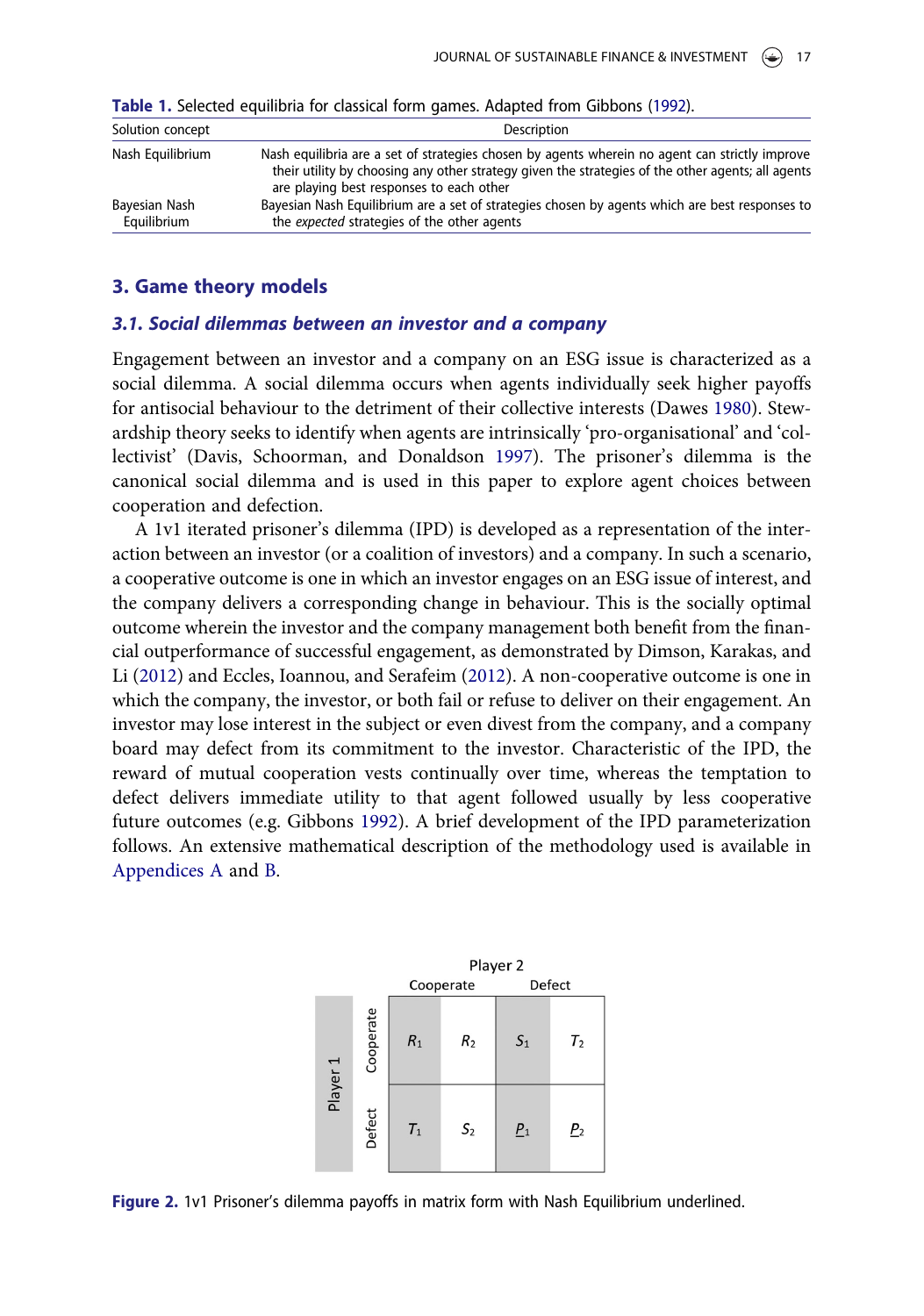<span id="page-4-0"></span>18  $\left(\rightarrow\right)$  L. KRUITWAGEN ET AL.

The prisoner's dilemma was introduced by Dresher & Flood in 1950 to model strategic options during the cold war (Aumann and Maschler [1964\)](#page-13-0). It is reproduced in its familiar form in [Figure 2.](#page-3-0) Among other 2×2 games, the prisoner's dilemma is described by its ordered preferences:  $T > R > P > S$ , leading to the non-cooperative Nash Equilibria (defect, defect).

The uncooperative Nash Equilibria is dissatisfying for its failure to predict the cooperative equilibria regularly observed between real individuals and organizations (e.g. Fehr and Fischbacher [2003;](#page-14-0) Pothos et al. [2011\)](#page-15-0). Repeated interactions between agents have the potential to create conditions of trust and mutual cooperation, resulting in improvements in both private outcomes and the overall system efficiency (Kreps et al. [1982](#page-14-0); Axelrod [1984\)](#page-13-0).

As an IPD of indeterminate length, no closed-form solution exists, and no deterministic strategy is dominant (Gibbons [1992\)](#page-14-0). To develop a solution, a mixed-strategy IPD simulation is used to develop Bayesian Nash Equilbrium, per Harsanyi ([1973\)](#page-14-0), with Bayesian inferences and evolutionary decision-making as in Goeree and Holt [\(1999](#page-14-0)). The simulation was developed in MATLAB according to the methodology developed in [Appendix B](#page-17-0).

Variables examined in this model include the benefits and costs of cooperation, discount factors of the agents, and foresight and memory horizons. Table 2 describes how these parameters may be interpreted as conditions for cooperation between companies and investors and how IPD payoffs are simplified to a cost and benefit framework. Costs and benefits in this framework capture the business benefits (e.g. firm financial and operating performance (Clark, Feiner, and Viehs [2014\)](#page-13-0)) and associated costs (e.g. personnel salaries (Wong [2010\)](#page-16-0)).

In the simple model developed, payoffs are considered to be symmetrical – which does not reflect the separation and distinction of investor and firm interests, as held by typical agency problems (e.g. Davis, Schoorman, and Donaldson ([1997\)](#page-13-0)). As the intention of this paper is to explore conditions for mutual cooperation only, and because the payoffs are arbitrary and relative, this simplification is appropriate. Mutual cooperation would otherwise simply be limited by the less cooperative party (Kruitwagen [2015\)](#page-14-0).

Further, this model considers the relationship of an investor and company management in isolation from other exogenous factors. These exogenous factors, such as changing exposure to risk, or changing opportunity cost for the investor's capital allocation, may

| Parameter                 | Symbol                                     | Interpretation                                                                                                                                                        |
|---------------------------|--------------------------------------------|-----------------------------------------------------------------------------------------------------------------------------------------------------------------------|
| Benefit                   | $BEN = [110]$                              | Benefit of cooperation, for example, financial outperformance of company,<br>mitigation of asset and reputation risk, talent attraction, social licence to<br>operate |
| Cost                      | $\cos = \left[0 \dots \text{BEN}/2\right]$ | Cost of cooperation, for example, engagement personnel salaries, opportunity<br>costs                                                                                 |
| <b>IPD Payoffs</b>        | Temptation                                 | $T = BEN$                                                                                                                                                             |
|                           | Reward                                     | $R = BEN - COS$                                                                                                                                                       |
|                           | Punishment                                 | $P=0$                                                                                                                                                                 |
|                           | Sucker                                     | $S = -COS$                                                                                                                                                            |
| <b>Discount</b><br>factor | $\delta_i = [0\% \dots 100\%]$             | Decreased value of future payoffs relative to present payoffs, or probability of<br>game termination on subsequent round                                              |
| Memory                    | $Q_i = [1 \dots 10]$                       | Horizon of significance for past activity on which agents base present beliefs                                                                                        |
| Foresight                 | $L_i = [1 \dots 10]$                       | The number of iterations an agent foresees in the future for which they calculate<br>future-value payoffs                                                             |

Table 2. IPD parameterization.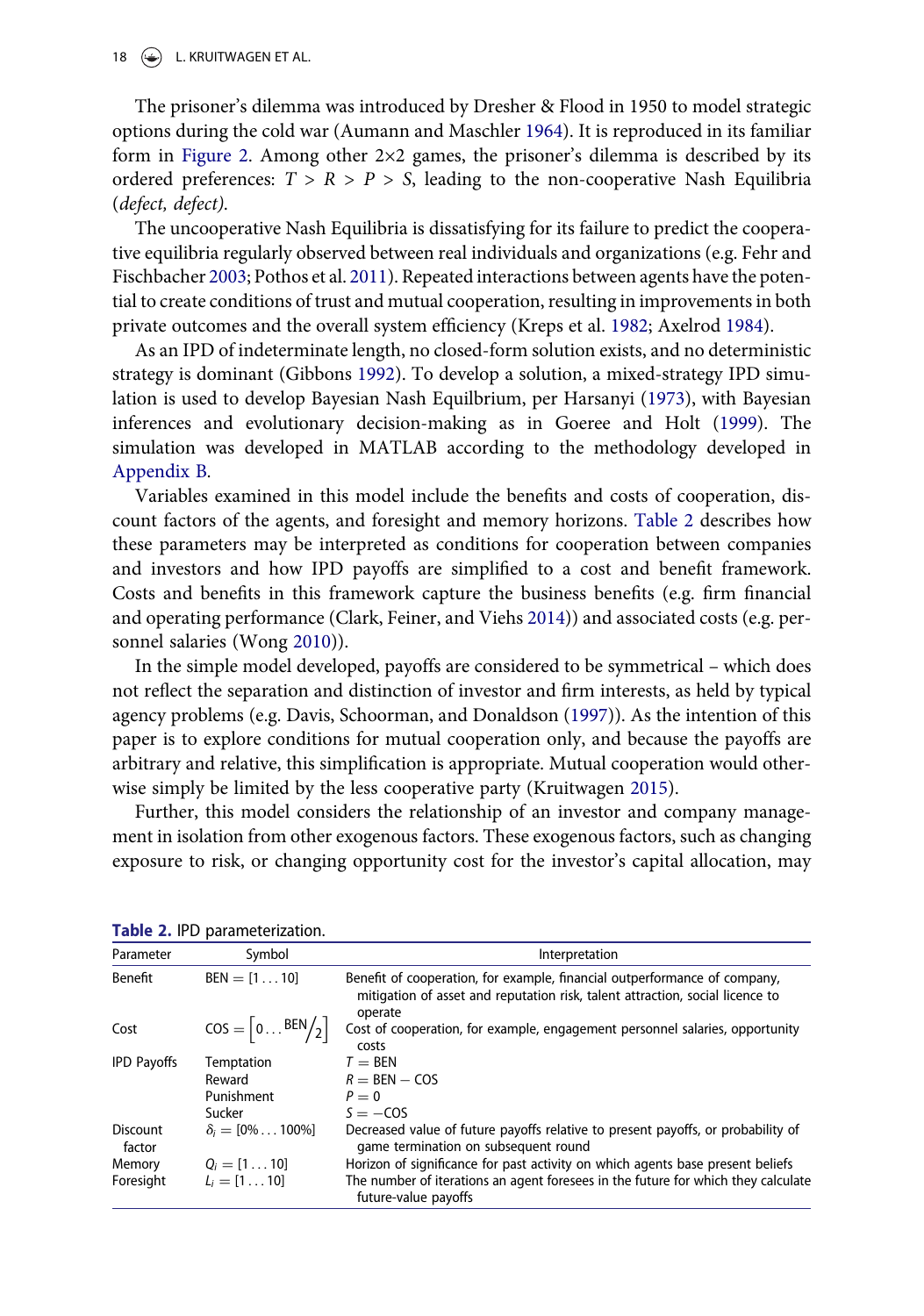<span id="page-5-0"></span>disrupt both the magnitude and ordinality of the payoffs proposed in this model. Environment-related risks in particular have the potential to manifest rapidly (e.g. Caldecott, Horwath, and McSharry [\(2013](#page-13-0))), changing payoffs and resulting in different equilibria. These intricacies are outside the scope of this paper.

#### 3.2. Social dilemmas between multiple investors

An N-agent IPD (NIPD) is developed as a representation of the coordination between multiple investors. NIPD models are commonly used to examine challenges of freeriding and coordination in social dilemmas (e.g. Ray and Vohra [1999](#page-15-0)). The NIPD is used here to examine the interest of investors in forming coalitions in their engagements with companies. See [Appendix C](#page-19-0) for the full development of the NIPD.

It is more difficult to develop cooperative equilibria in an NIPD than in the 2-agent IPD, with the challenge increasing with the number of agents (e.g. Komorita [1976](#page-14-0)). In the NIPD, cooperative rewards are socialized to all agents, sanctions against non-cooperative agents have social externalities, and often elements of anonymity prevent agents from identifying cooperators and defectors (Dawes [1980](#page-13-0)). Example uses of the NIPD are to describe tragedy of the commons resource problems (Hardin [1968\)](#page-14-0), endogenous coalition formation (Ray and Vohra [1999\)](#page-15-0), and energy and climate policy free-riding problems (Nordhaus [2015\)](#page-15-0).

Investors seeking to form coalitions in their interactions with companies face a typical free-riding problem. Collectively they benefit from strong engagement with the company, but individually they would benefit from neglecting their responsibilities and free-riding on the efforts of others. Solutions to the NIPD must overcome both the short-termism temptation of the IPD and the free-riding temptation. Many solution models (i.e. structures of strategies and payoffs that lead to cooperative equilibria) for the NIPD exist, including asymmetric payoffs (e.g Vyrastekova and Funaki [2010](#page-16-0)), side payments (e.g. Ray and Vohra [1999;](#page-15-0) Nordhaus [2015](#page-15-0)), spatial and personality interactions (e.g. Axelrod [1984;](#page-13-0) Manhart and Diekmann [1989\)](#page-15-0), and social network theories (e.g. Rezaei, Kirley, and Pfau. [2009\)](#page-15-0). The relaxed NIPD presented in this paper adds to these solution concepts. The payoff structure of Manhart and Diekmann ([1989\)](#page-15-0) is adapted by relaxing the strict dominance of defection payoffs and by giving agents unique weightings, allowing agents to have asymmetric payoffs. As in the IPD, agents use Bayesian inferences and evolutionary decision-making (Goeree and Holt [1999](#page-14-0)) to develop Bayesian Nash Equilibria (Harsanyi [1973](#page-14-0)). The simulation was developed in MATLAB according to the methodology developed in [Appendix C.](#page-19-0)

This solution is well suited to investors who have different ownership portions of a company, and thus varying interests in the company's performance. Table 3 develops and interprets the parameters of the NIPD. Weighting and payoffs are again assigned arbitrarily for relative significance only.

| Parameter | Symbol                                                             | Interpretation                                                                               |
|-----------|--------------------------------------------------------------------|----------------------------------------------------------------------------------------------|
|           | Weighting $U_i = 0.5 +$ RAND [01]                                  | Equity ownership of a shareholder, that is, how much weight they might add<br>to a coalition |
| Payoffs   | $R_i = \alpha K_i$<br>$\alpha = [0 \dots 1], \gamma = [0 \dots 1]$ | Benefit of cooperation, that is, joining the coalition                                       |
|           | $T_i = K_i + DD = [0 \dots 0.2]$                                   | Benefit of defection, that is, free-riding on the coalition                                  |

Table 3. NIPD parameterization.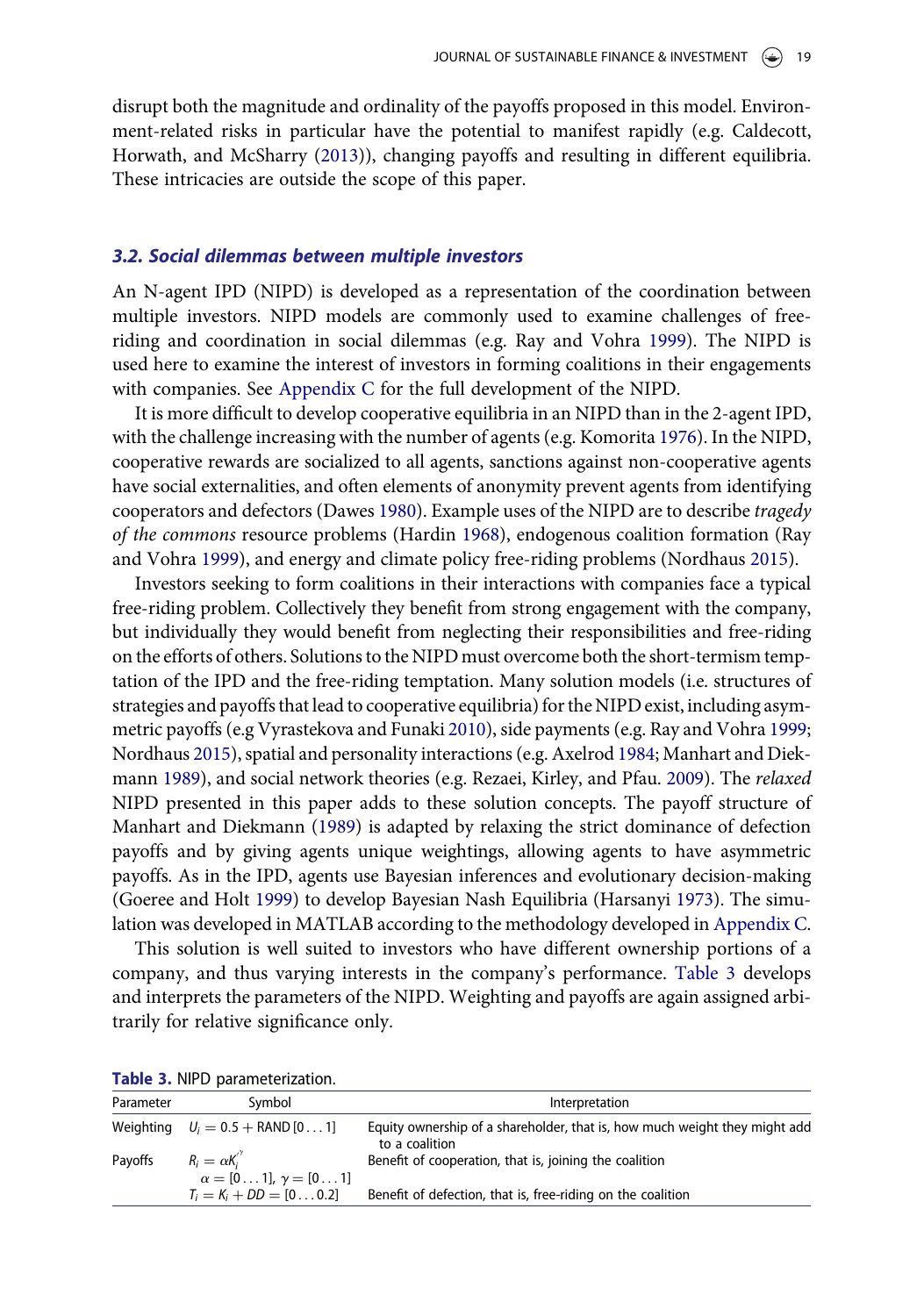### <span id="page-6-0"></span>4. Results

### 4.1. Social dilemmas between an investor and a company: the IPD

The IPD is resolved in order to examine how parameters in [Table 2](#page-4-0), which are proxies for the attributes of companies and investors, lead to mutual cooperation. Mutual cooperation is interpreted as a proxy for effective stewardship. The sustained mutual cooperation of investors and companies leads to long-term management of environment-related risks and financial outperformance.

#### 4.1.1. Dependence on payoffs and discount factors

The first parameters examined as conditions for effective stewardship are payoffs and discount factors. The payoffs for effective stewardship generally capture the benefits of stewardship (for example, the financial outperformance of the company and the mitigation of environment-related risk) less the costs of engagement. The defection of either the company or the investor allows them to capture the benefit of stewardship without the costs but may lead to less cooperative outcomes in the future.

Holding other factors constant, payoffs and discount factors are varied to explore their influence on conditions of mutual cooperation, shown in [Figure 3](#page-7-0). Benefits and costs need only be defined relative to each other; integer values are chosen on a range of 1–10. Discount factors are chosen on intervals between 0% and 100%.

The discount factor is used as a proxy for the discount rate used in discounted cash flow analysis by investors or companies (up to approximately 20% (Haldane and Davies [2011\)](#page-14-0)). As a proxy however, the discount factor can also be used to capture excessive discounting and short-termism (an additional 5–10%, Haldane and Davies [2011](#page-14-0)) or the likelihood that an investor will sell their position within the year (>100% for the USA and UK, based on average stock holding time (Bogle [2010](#page-13-0))).

Conditions for cooperation are strongest between an investor and a company when the benefit of cooperation is large, and the cost of cooperation is small. The social dilemma aspect of the game makes costs much more deterministic in cooperative outcomes than benefits. In engagements between companies and investors, it is critical, therefore, that both parties feel a strong benefit from engaging with each other and have minimal costs for doing so.

Low discount factors for both investors and companies encourage mutual cooperation. Agents with low discount factors place larger weights on future payoffs. For investors and companies in shareholder engagements, it is crucial that they have a low discount factor as the benefit of their engagement activities must vest continually to exceed the short-term payoff of defection.

Section 5 develops a more critical discussion of these findings.

#### 4.1.2. Dependence on memory and foresight horizons

Keeping other factors constant at conditions for high mutual cooperation, horizons of memory and foresight are varied to explore their influence on the development of mutual cooperation, shown in [Figure 4](#page-8-0).

With a low foresight horizon, it is difficult to establish conditions of mutual cooperation. Closely related to discount factor, the foresight of investors and companies is deterministic in whether they engage or not. While a discount factor examines the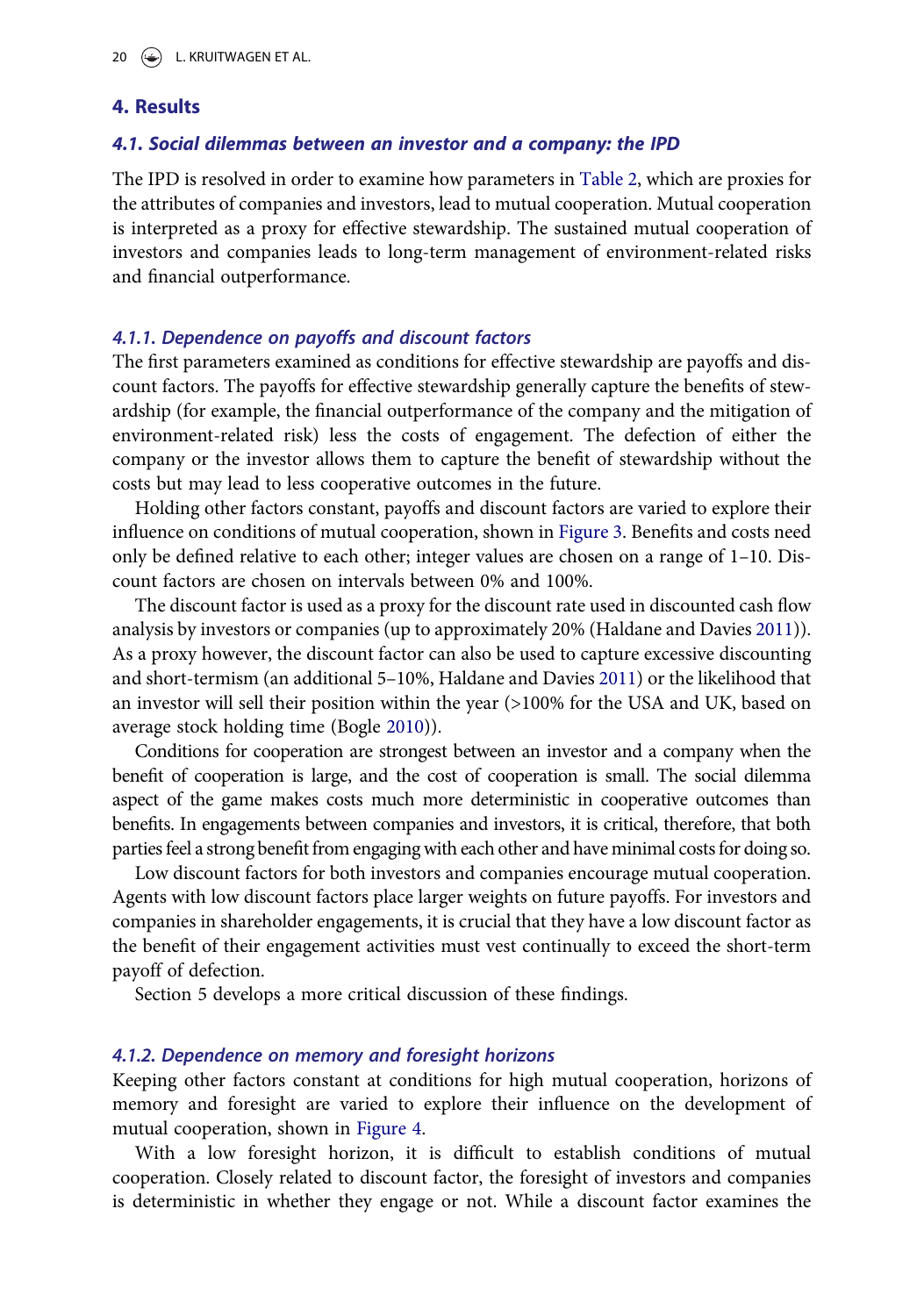<span id="page-7-0"></span>

Figure 3. Modelled dependence of mutual cooperation on payoff and discount factors.

weight that agents give to future payoffs, foresight determines whether they consider the value of those future payoffs at all.

Even with longer foresight horizons, mutual cooperation may be hindered by long memories of past history. A longer memory in this sense allows agents to recall past defections which quickly eliminate any potential for present cooperation. Memory horizons indicate the significance of consistency in cooperation, showing that past defections can be deterministic in present cooperation.

#### 4.2. Social dilemmas between multiple investors: the NIPD

The NIPD is resolved in order to examine how parameters in [Table 3,](#page-5-0) which are proxies for the attributes of investors, lead to mutual cooperation, which is used as a proxy for coalition formation. The sustained mutual cooperation of investors leads to the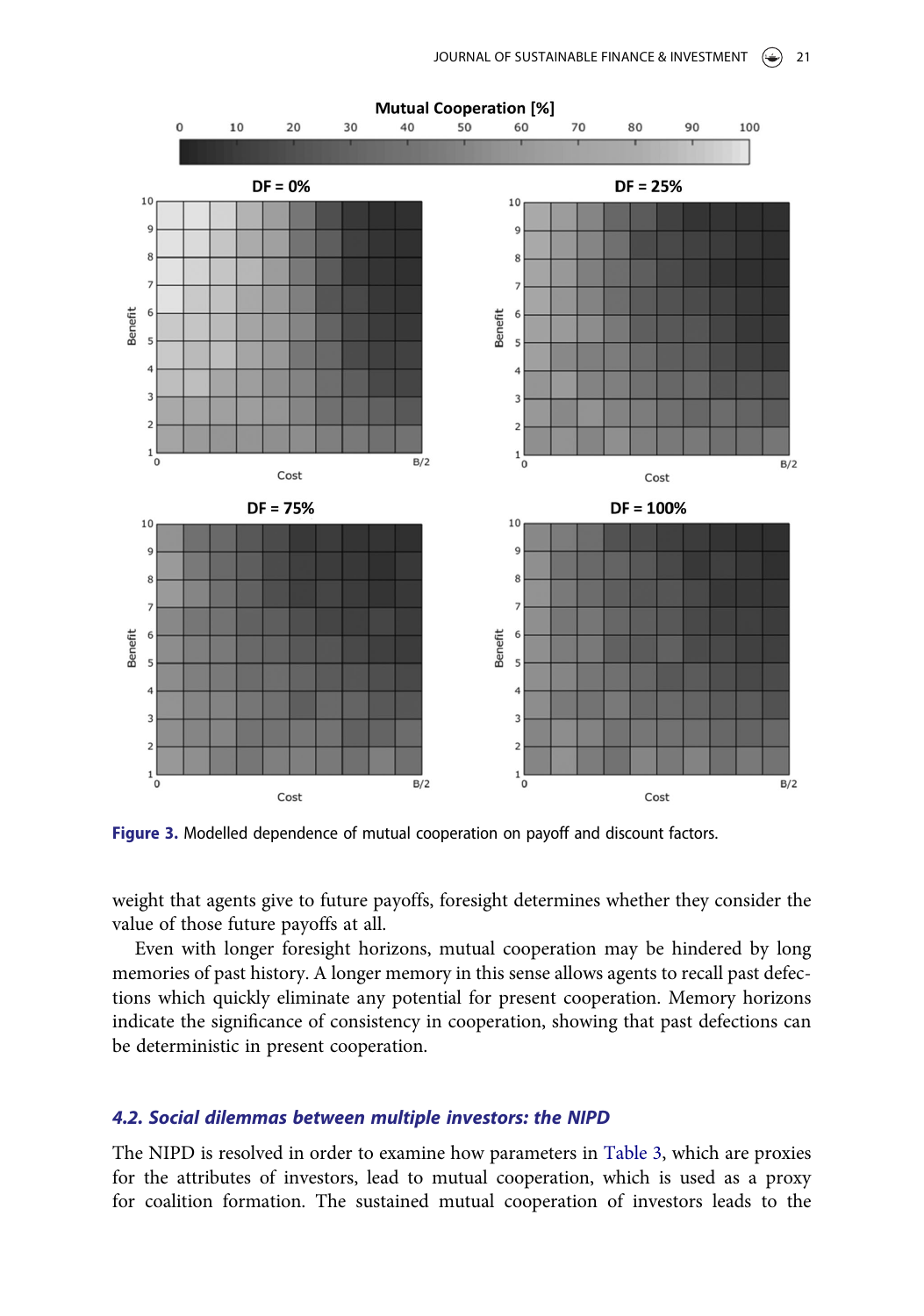<span id="page-8-0"></span>

Figure 4. Modelled dependence of mutual cooperation on degree of foresight and history memory.

long-term formation of a coalition to engage on the management of environmentrelated risks.

### 4.2.1. Free-riding temptation

In traditional solution models, mutual cooperation diminishes rapidly with the number of agents, reaching a stable non-cooperative asymptote in the neighbourhood of 20–30 agents (Komorita [1976](#page-14-0)). In the relaxed NIPD, [Figure 5](#page-9-0) shows mixed free-riding and cooperation among 50 agents over successive iterations.

The left plots map the defector and cooperator payoffs dependent on the proportion of agents cooperating. The right plots are the probability density distributions of cooperating agents. The diminishing returns of cooperation are expressed by equations of payoffs for cooperation and defection. Even under these relaxed conditions, cooperative equilibria remain elusive. The smaller the difference between payoffs for free-riding and cooperating, the higher the participation in the cooperative coalition.

### 4.2.2. Cooperation dependence on weighting

[Figure 6](#page-10-0) shows the simulation of 50 mutually cooperating agents based on the size of the defection payoff and agent weighting. For a number of defection payoffs (D), the larger-weighted agents (i.e. investors with larger holdings) are more likely to cooperate with one-another. This reflects how large institutional investors have been the first to join ethical-based investors in engaging on climate change risks. The 'Aiming for A' coalition, for example, includes 23 pension funds in addition to 32 charity, foundations, and church groups (Aiming for A [2015\)](#page-12-0). It must be noted that diminishing the defection payoff bonus (D) results in the violation of the strict ordinality of the temptation payoff (T) and the reward payoff (R), as required by Equation (18), [Appendix C.](#page-19-0)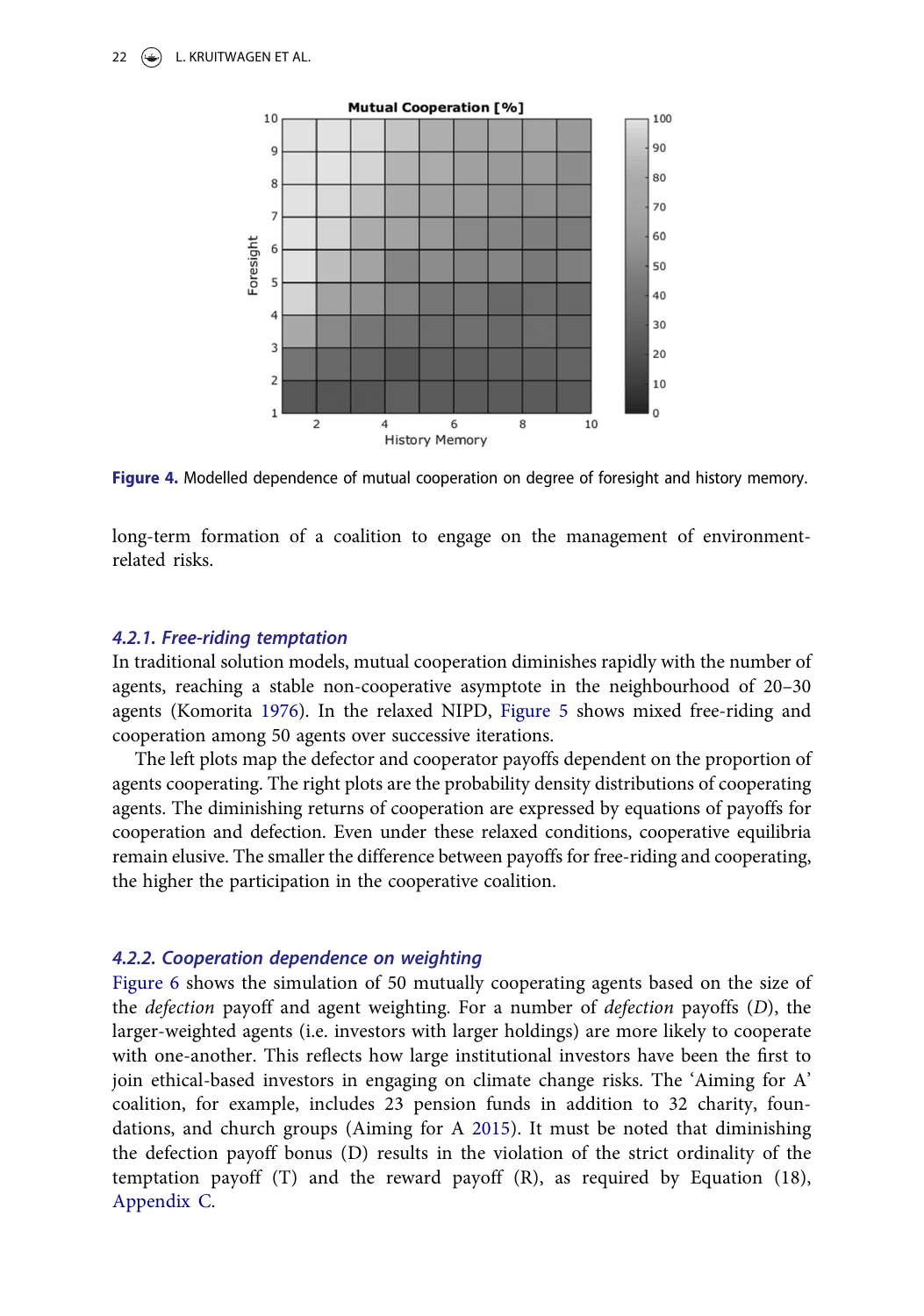<span id="page-9-0"></span>

Figure 5. (a) Freerider and cooperator payoffs  $(V)$  dependent on the portion of cooperators  $(K)$ . (b) Population density (P) of cooperating agents (K). (c) Payoff functions for freeriders (T) and cooperators (R).

### 5. Discussion

Discussion topics in this section are supported by interview testimony collected in July and August 2015. Thirteen semi-structured interviews were conducted with experts from the finance and energy industries, and the NGO, regulatory, and academic sectors (collectively 'NGO'). Interviews were conducted during a period of dramatically falling oil prices and significant shareholder engagement on carbon asset risk. The interviews were thus timely, but the interests and opinions of experts may have shifted significantly since a few years prior.

The success of recent shareholder resolutions with extractive companies is indicative of how engagement on climate change risk is currently conducted. In 2015, shareholder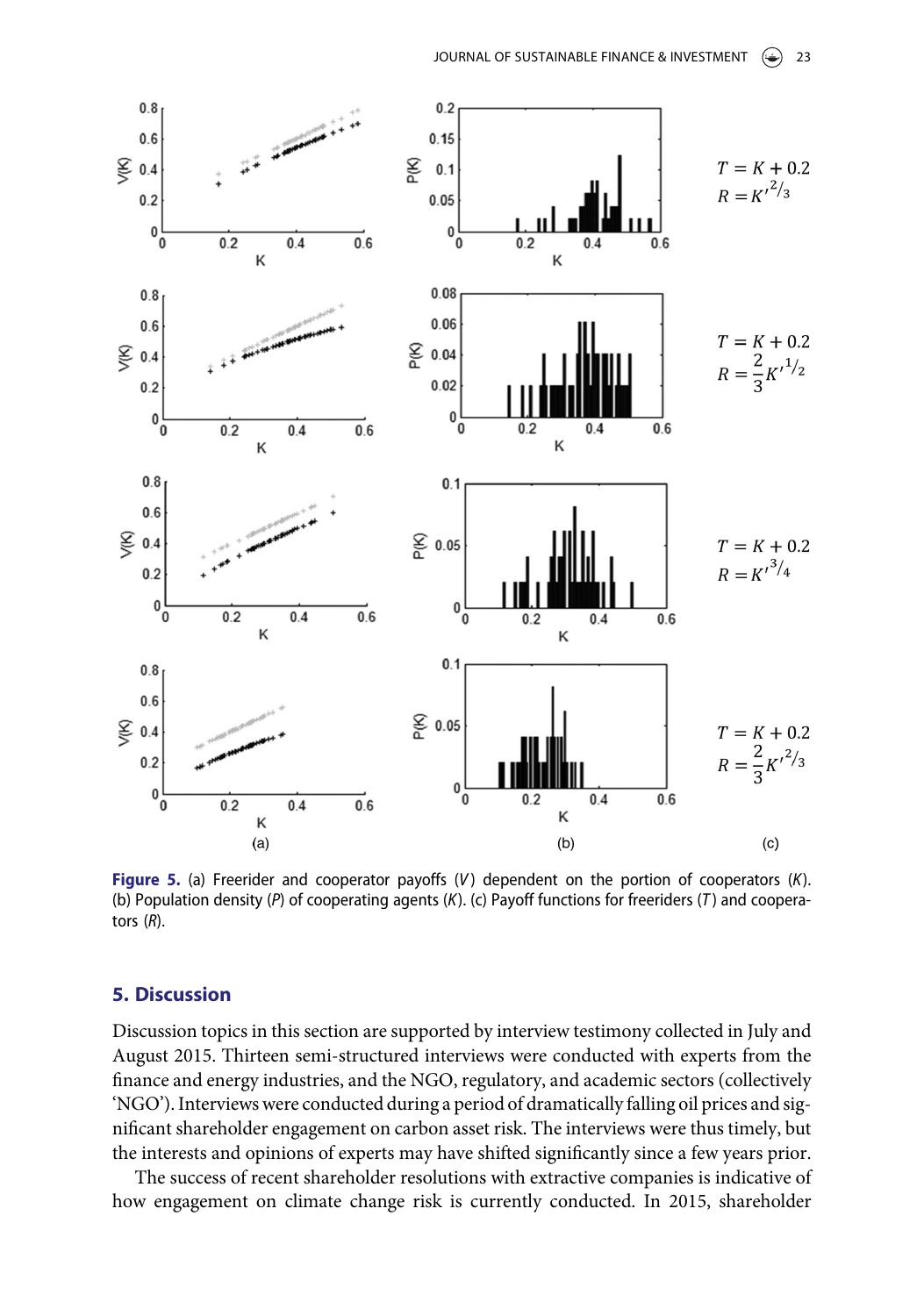

Figure 6. Cooperation dependence on agent weighting subject to various defection payoffs.

resolutions to examine and disclose carbon asset risk were submitted with Shell, BP, and Statoil (LAPFF [2015\)](#page-14-0). Coalitions of investors (such as 'Aiming for A') engaged directly with company management on performance and disclosure objectives. Certain investors also delegated stewardship responsibility to firms who engaged with companies on their behalf (e.g. Hermes Equity Ownership Services). As a result of the multi-year engagement processes, the climate change risk shareholder resolutions with Shell, BP, and Statoil passed with over 98% of the shareholder vote (LAPFF [2015\)](#page-14-0).

However, the vast majority of shareholders are unsophisticated with their stewardship practices – most delegate the decision-making of their votes to company management or to proxy advisory services (McCall and Larker [2014](#page-15-0)). Where climate change risk resolutions do not have broad coalition and management support, their success has typically been limited to approximately 20% of the vote (CERES [2015](#page-13-0)). It was the management's support of the resolutions at Shell, BP, and Statoil that led to their resounding success. Company management thus has sufficient agency in the company's action on climate risk to warrant their own representation in the social dilemmas considered.

In social dilemmas, costs are shown to dominate potential benefits in the development of cooperation. By preparing for engagement on climate change risk, company directors reduce their own costs at the time of engagement and thus are more likely to cooperate. As one energy industry contributor notes:

If one or other party is not [conducting engagement] as a matter of routine … that's where the marginal cost related to the interaction creeps into significant value.

Likewise, investors can demand incremental progress which is not as immediately burdensome to company directors. The dominance of costs in cooperative equilibria may help explain why passive investors, who operate tight business models, have been reluctant to join stewardship efforts (Wong [2010;](#page-16-0) Johnson [2015\)](#page-14-0). One finance industry contributor suggests:

I think [engagement is] a challenge for the passives because they're pressed hard on fees.

<span id="page-10-0"></span>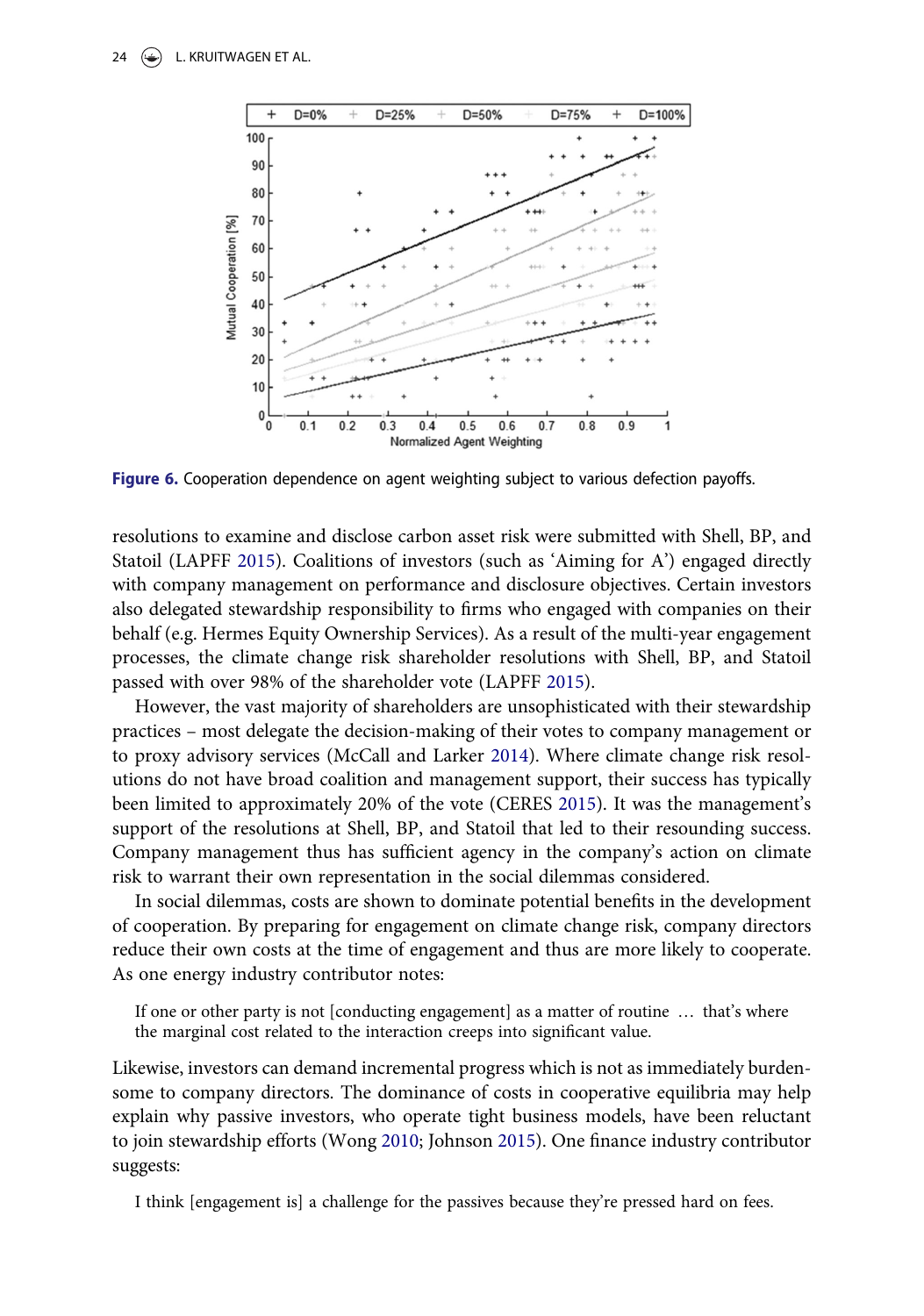<span id="page-11-0"></span>The IPD shows how the long memories of agents diminish the chance for cooperative equilibria. This indicates that prior defections can be detrimental to current engagement efforts. Investors should then seek consistent small improvements from their companies with sustained engagement over successive years, rather than rapid change and adaptation. This was the strategy employed by Aiming for A, whose landmark shareholder proposals regarding climate change risk passed in 2015 after years of engagement (PIRC [2015\)](#page-15-0). One finance industry contributor describes their engagement approach:

It's been a very strategic approach, the resolutions didn't come out of the blue, we built extremely good relationships, [the companies] know us, they know where we're coming from.

Large foresight horizons are shown to be necessary for cooperative equilibria. Foresight horizons are related to discount factors, but represent instead the horizon beyond which a decision-maker has no ability or interest to foresee a payoff. Oil and gas company executives have an average tenure of 4.5 years (Reinsvold [2015\)](#page-15-0), with performance incentives usually vesting three years after (Alvarez & Marsal Taxand LLC [2015\)](#page-13-0). It is possible that the reluctance of companies to engage on climate change risks is explained by the bounded near-term foresight horizon of company executives. NGO and finance industry contributors describe executive preoccupation with short-term results:

The company is so tied to that quarterly earnings call … which makes it really hard to think long term and strategically.

We're not just interested in value over the next three months- we're interested in multiple decades of owning some of these key holdings. We need bring this perspective to companies and CEOs who may have a much shorter cycle.

The existence of a foresight horizon may also help explain why passive investors are reluctant to engage in stewardship activities. Their belief in efficient or near-efficient markets may preclude their interest in any foresight horizon as part of their investment strategy.

The NIPD is known to be a more frustrating social dilemma than the IPD, and increases in difficulty with the number of agents (Komorita [1976;](#page-14-0) Dawes [1980\)](#page-13-0). Shareholders may have a large potential influence with companies, but only when they are coordinated. Per one energy industry contributor:

Shareholders are incredibly powerful … what you need to see is a significant weight of shareholders getting behind [this view].

Even with the enhanced cooperation payoffs of the NIPD model above, wide-spread cooperation of the agents is rare. Oil and gas companies in particular have massive disparate shareholder bases numbering in the hundreds of thousands of holders (e.g. BP plc [2014](#page-13-0)). However, the number of significant shareholders is much less. Less than 10 individual shareholders often control a disproportionate amount of oil and gas companies – over 20% (e.g. BP ([2014](#page-13-0)), Total ([2015\)](#page-16-0), Shell ([2015](#page-15-0)), ExxonMobil (Yahoo! Finance [2015b](#page-16-0)) and Chevron (Yahoo! Finance [2015a](#page-16-0))). An engageable number of shareholders might control a dominating interest in an oil and gas company.

Additional NIPD mechanisms may present concepts for the formation of coalitions among shareholders. Resource allocation and side payment mechanisms (e.g. Shenoy [1979](#page-15-0); Nordhaus [2015\)](#page-15-0) are familiar game theory subjects which allow agents to come to terms among each other for increased cooperation. This is already in practice by investors, for instance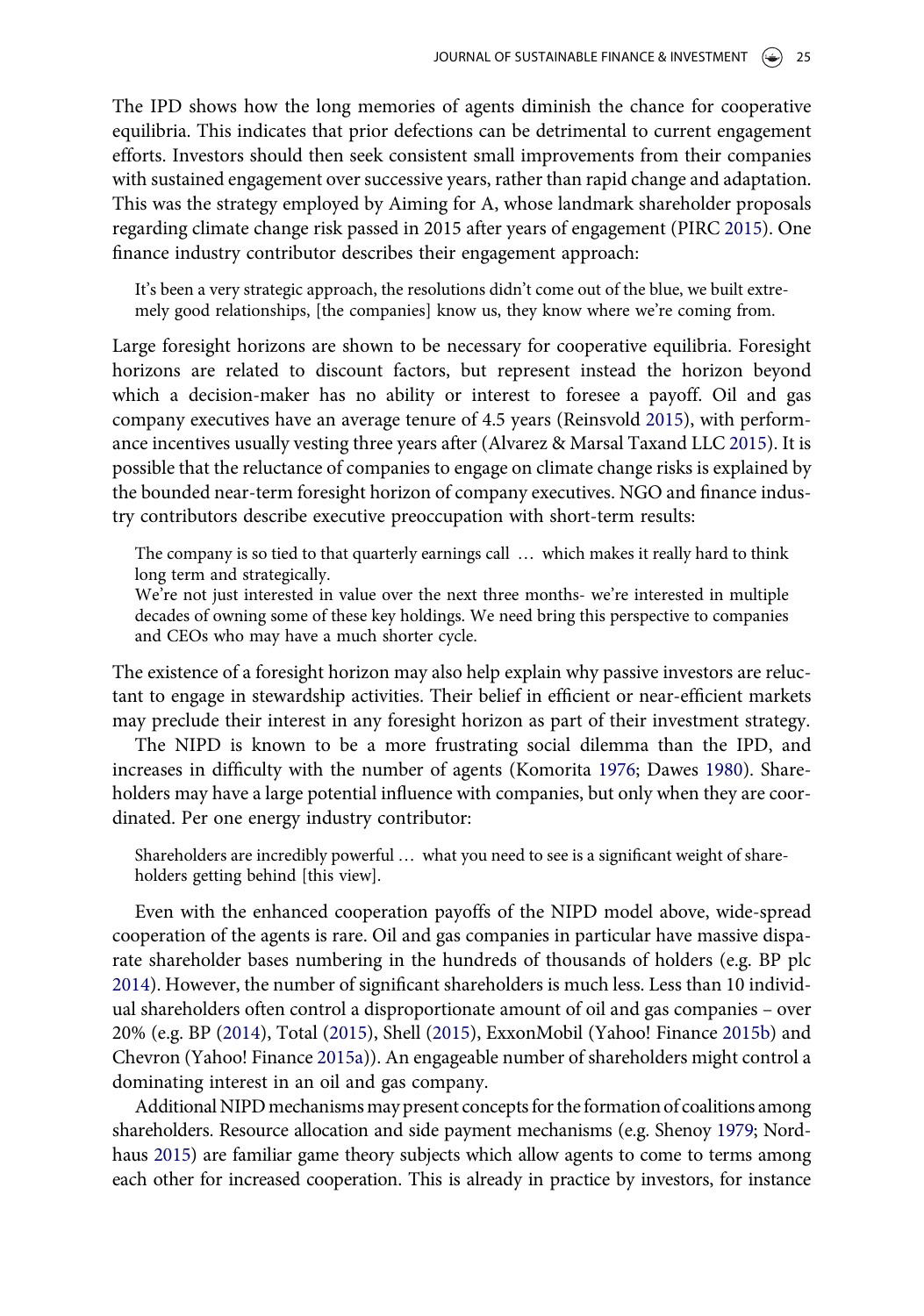<span id="page-12-0"></span>the UN Principles for Responsible Investment's (PRI's) use of a clearing house mechanism to allocate support and resources to engagements by fellow investors (PRI [2015\)](#page-15-0). One interviewee involved in an engagement coalition described the use of shared costs and responsibilities to maximize impact across a portfolio of companies in a structure similar to a social network game. These coalitions are still subject to free-riding, but cost sharing among cooperative investors enables easier coalition formation.

## 6. Conclusion

In this work, non-cooperative social dilemma games were used to develop insight into the conditions for effective stewardship of companies by their investors. Iterated prisoners' dilemmas were used to explore conditions for mutual cooperation between pairs and groups of agents. The games and insights developed were informed by semi-structured interviews with energy and finance industry professionals and NGO/regulator/academic sector professionals.

Several barriers to mutual cooperation and coalition formation in engagements were identified, including the disproportional impact of costs relative to benefits, low discount factors, short foresight horizons, and sensitive memories. Free-riding temptations increase in larger groups, making coalition formation among large groups of shareholders difficult. Novel solution models like side payment and social network mechanisms can inform the development of structures for stable coalitions of investors.

The long-term interests of asset owners are driving sustainability performance in their investee companies in order to mitigate exposure to environment-related risks. For investors interested in influencing company behaviour, challenges remain in overcoming shortterm defection between investors and company boards. Conditions for mutual cooperation have been developed in this paper to give investors insight as to when their engagements of sustainability issues will be more effective. Investors seeking to build stable coalitions with other investors must overcome free-riding incentives to wield stronger influence with companies.

This work offers investors additional insight for making engagement, disinvestment, and divestment decisions. The ultimate significance of this work is that engagement and divestment decisions may eventually be made empirically, based on underlying environment-related risks and the effectiveness of investor stewardship and engagement.

### Acknowledgements

The authors extend their sincere thanks to the 13 interviewees who informed the development of this work. Constructive comments from the two anonymous reviewers are also appreciated.

### Disclosure statement

No potential conflict of interest was reported by the authors.

### References

Aiming For 'A' Investor Coalition. [2015.](#page-8-0) BP Shell AGM 2015 Institutional Co-Filing Group 2nd Feb 2015 Final. Accessed January 24, 2016. [http://www.churchinvestorsgroup.org.uk/system/](http://www.churchinvestorsgroup.org.uk/system/files/documents/James%20Corah/BP%20Shell%20AGM%202015%20Institutional%20Co-filing%20Group%202nd%20Feb%202015%20Final.pdf)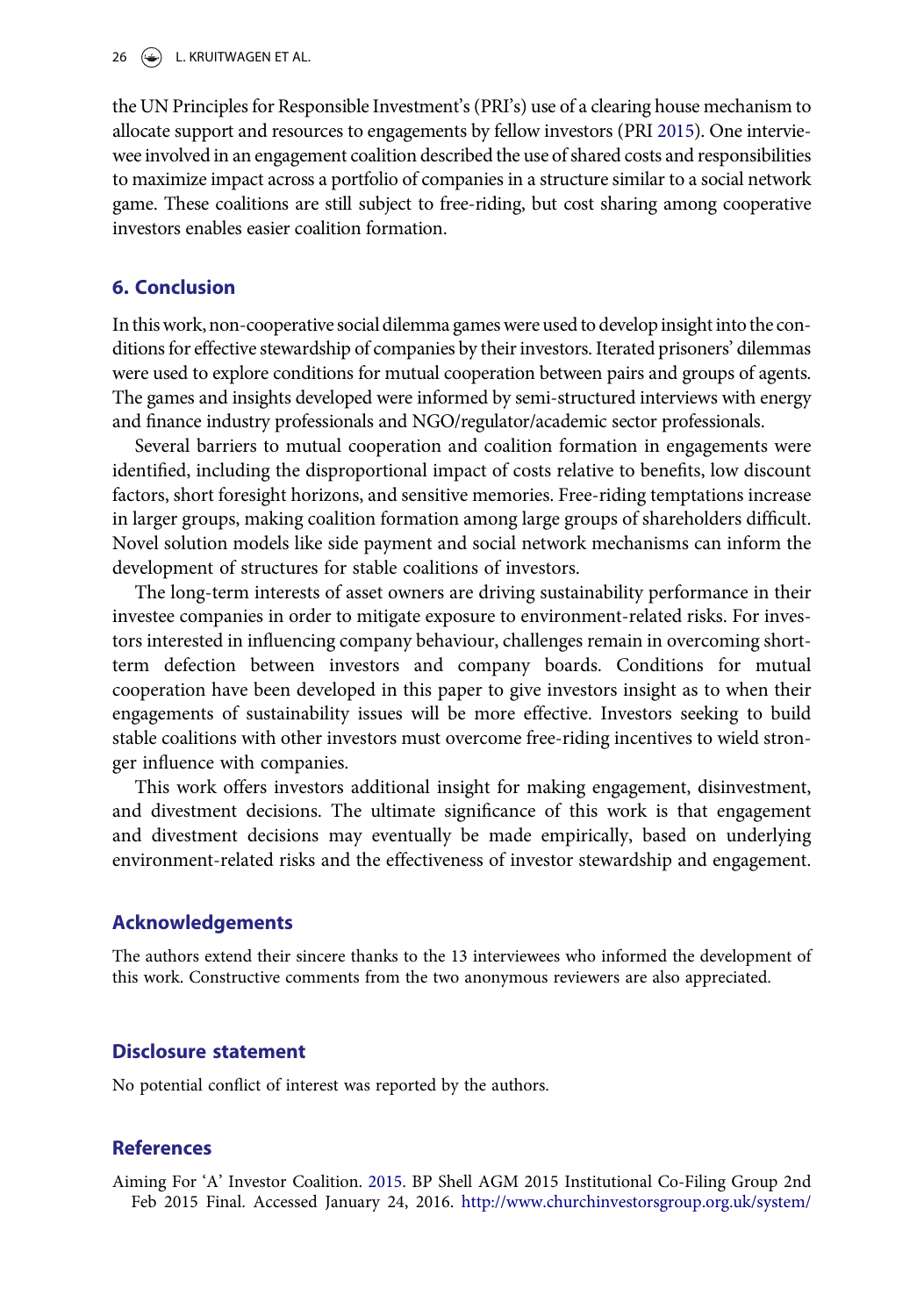<span id="page-13-0"></span>fi[les/documents/James%20Corah/BP%20Shell%20AGM%202015%20Institutional%20Co-](http://www.churchinvestorsgroup.org.uk/system/files/documents/James%20Corah/BP%20Shell%20AGM%202015%20Institutional%20Co-filing%20Group%202nd%20Feb%202015%20Final.pdf)filing [%20Group%202nd%20Feb%202015%20Final.pdf.](http://www.churchinvestorsgroup.org.uk/system/files/documents/James%20Corah/BP%20Shell%20AGM%202015%20Institutional%20Co-filing%20Group%202nd%20Feb%202015%20Final.pdf)

- Alvarez & Marsal Taxand LLC. [2015](#page-11-0). Oil and Gas Exploration & Production (E & P) Incentive Plan Design Report. Accessed September 3, 2015. [http://www.alvarezandmarsal.com/sites/default/](http://www.alvarezandmarsal.com/sites/default/files/am_tax_oilandgas_e-preport.pdf) fi[les/am\\_tax\\_oilandgas\\_e-preport.pdf](http://www.alvarezandmarsal.com/sites/default/files/am_tax_oilandgas_e-preport.pdf).
- Ansar, A., B. Caldecott, and J. Tilbury. [2013.](#page-1-0) Stranded assets and the fossil fuel divestment campaign. Smith School of Enterprise and the Environment. Accessed April 3, 2015. [http://www.](http://www.smithschool.ox.ac.uk/research-programmes/stranded-assets/SAP-divestment-report-final.pdf) [smithschool.ox.ac.uk/research-programmes/stranded-assets/SAP-divestment-report-](http://www.smithschool.ox.ac.uk/research-programmes/stranded-assets/SAP-divestment-report-final.pdf)final.pdf.
- Asgari, S., A. Afshar, and K. Madani. [2013](#page-2-0). "Cooperative Game Theoretic Framework for Joint Resource Management in Construction." Journal of Construction Engineering and Management 140 (3): 04013066-1–13.
- Aumann, R. J., and M. Maschler. [1964](#page-4-0). "The Bargaining Set for Cooperative Games." In Advances in GameTheory, Annals of Mathematics Studies No. 52, edited by M. Dresher, L. S. Shapley, and A. W. Trucker, 443–476. Princeton: Princeton University Press.
- Axelrod, R. [1980.](#page-2-0) "Effective Choice in the Prisoner's Dilemma." The Journal of Conflict Resolution 24 (1): 3–25.
- Axelrod, R. [1984](#page-2-0). The Evolution of Co-operation. New York: Basic Books, Inc.
- Bernoulli, D. [1954](#page-2-0). "Exposition of a New Theory on the Measurement of Risk." Econometrica 22 (1): 23–36.
- Bogle, J. C. [2010.](#page-6-0)"Restoring Faith in Financial Markets." The Wallstreet Journal. Accessed September 3, 2015. [http://www.wsj.com/articles/SB10001424052748703436504574640523013840290.](http://www.wsj.com/articles/SB10001424052748703436504574640523013840290)
- BP plc. [2014](#page-11-0). Annual Report. Accessed September 3, 2015. [http://www.bp.com/en/global/corporate/](http://www.bp.com/en/global/corporate/investors/annual-reporting.html) [investors/annual-reporting.html](http://www.bp.com/en/global/corporate/investors/annual-reporting.html).
- Caldecott, B., G. Dericks, and J. Mitchell. [2015](#page-0-0). Stranded Assets and Subcritical Coal: The Risk to Companies and Investors. Accessed January 24, 2016. [http://www.smithschool.ox.ac.uk/](http://www.smithschool.ox.ac.uk/research-programmes/stranded-assets/publications.php) [research-programmes/stranded-assets/publications.php](http://www.smithschool.ox.ac.uk/research-programmes/stranded-assets/publications.php).
- Caldecott, B., N. Horwath, and P. McSharry. [2013.](#page-0-0) Stranded Assets in Agriculture: Protecting Value from Environment-related Risks. Accessed January 24, 2016. [http://www.smithschool.ox.ac.uk/](http://www.smithschool.ox.ac.uk/research-programmes/stranded-assets/publications.php) [research-programmes/stranded-assets/publications.php](http://www.smithschool.ox.ac.uk/research-programmes/stranded-assets/publications.php).
- Carbon Tracker Initiative. [2013](#page-0-0). Unburnable Carbon 2013: Wasted Capital and Stranded Assets. Accessed April 3, 2015. <http://www.carbontracker.org/our-work/>.
- Carbon Tracker Initiative. [2014.](#page-0-0) Carbon Supply Cost Curves: Oil Capital Expenditures. Accessed April 3, 2015. <http://www.carbontracker.org/our-work/>.
- CERES. [2015.](#page-10-0) CERES Shareholder Resolutions. Accessed September 3, 2015. [http://www.ceres.](http://www.ceres.org/investor-network/resolutions) [org/investor-network/resolutions.](http://www.ceres.org/investor-network/resolutions)
- Clark, G., A. Feiner, and M. Viehs. [2014.](#page-1-0) Stockholder to Stakeholder. Smith School of Enterprise and the Environment. Accessed April 3, 2015. <http://www.smithschool.ox.ac.uk/library/index.php>.
- Covington, H., and R. Thamotheram. [2015](#page-0-0). The Case for Forceful Stewardship (Part 1). Accessed September 3, 2015. <https://preventablesurprises.com/programmes/climate-change/>.
- Davis, J. H., F. D. Schoorman, and L. Donaldson. [1997](#page-1-0). "Towards a Stewardship Theory of Management." The Academy of Management Review 22 (1): 20–47.
- Dawes, R. M. [1980](#page-3-0). "Social Dilemmas." Annual Review of Psychology 31 (1): 169–193.
- Dimson, E., O. Karakas, and X. Li. [2012.](#page-3-0) Active Ownership. Review of Financial Studies, Forthcoming, (December), 1–48. Access November 5, 2015. [http://papers.ssrn.com/abstract=](http://papers.ssrn.com/abstract=2154724) [2154724.](http://papers.ssrn.com/abstract=2154724)
- Eccles, R. G., I. Ioannou, and G. Serafeim. [2012](#page-3-0). "The Impact of Corporate Sustainability on Organizational Processes and Performance." Management Science Forthcoming. Accessed November 5, 2015. [http://papers.ssrn.com/sol3/papers.cfm?abstract\\_id=1964011](http://papers.ssrn.com/sol3/papers.cfm?abstract_id=1964011).
- The Economist Intelligence Unit. [2015.](#page-0-0) The Cost of Inaction: Recognising the Value at Risk from Climate Change. Accessed September 3, 2015. [http://www.economistinsights.com/](http://www.economistinsights.com/financial-services/analysis/cost-inaction)financial[services/analysis/cost-inaction](http://www.economistinsights.com/financial-services/analysis/cost-inaction).
- Farrar, J. [2015](#page-1-0). "Fossil Fuel Divestment Is Not the Way to Reduce Carbon Emissions." The Guardian. Accessed April 3, 2015. [http://www.theguardian.com/commentisfree/2015/mar/25/](http://www.theguardian.com/commentisfree/2015/mar/25/wellcome-trust-fossil-fuel-divestment-not-way-reduce-carbon-emissions) [wellcome-trust-fossil-fuel-divestment-not-way-reduce-carbon-emissions](http://www.theguardian.com/commentisfree/2015/mar/25/wellcome-trust-fossil-fuel-divestment-not-way-reduce-carbon-emissions).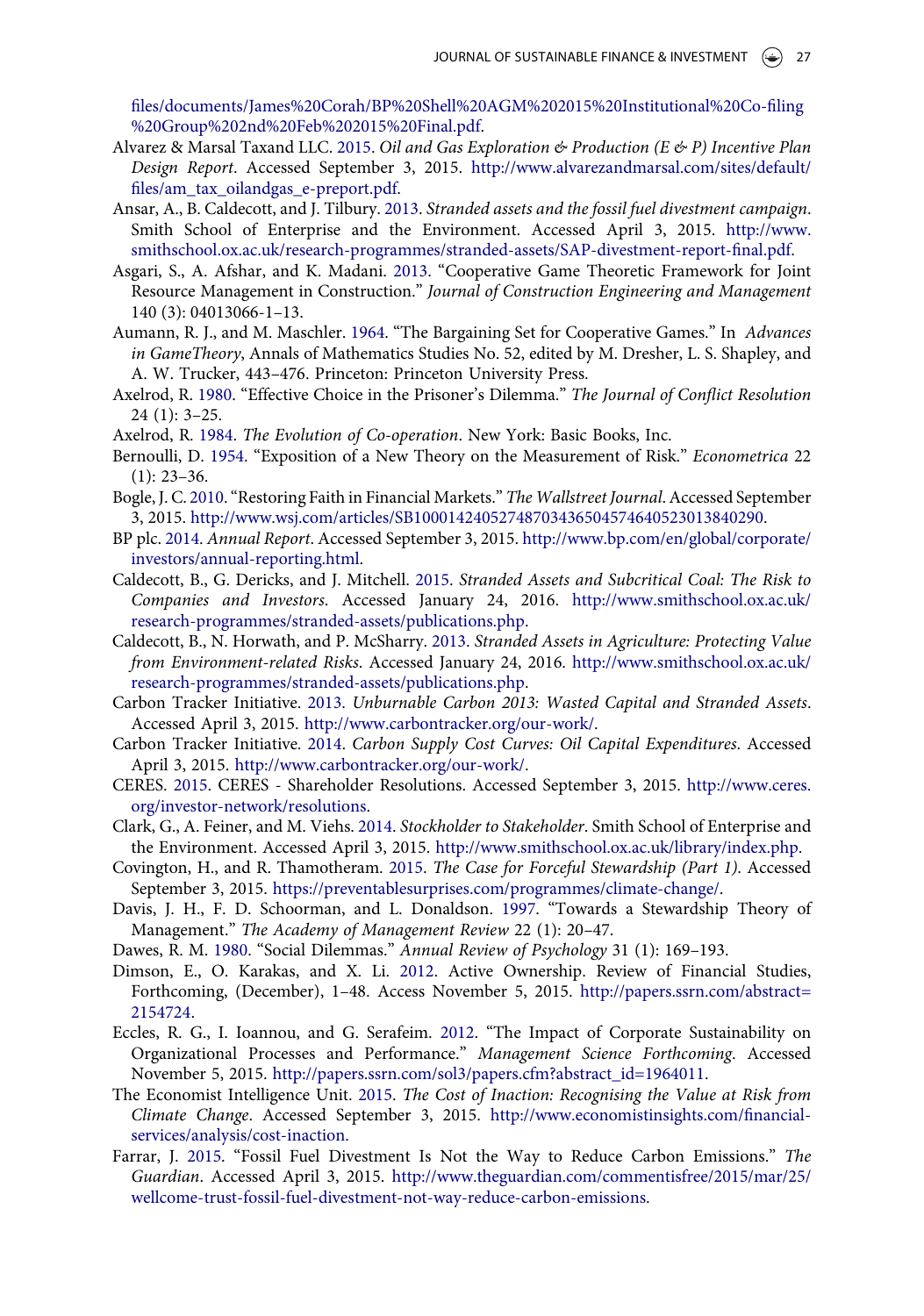- <span id="page-14-0"></span>Faust, D. [2013.](#page-1-0) Fossil Fuel Divestment Statement. Harvard University. Accessed September 3, 2015 [http://www.harvard.edu/president/fossil-fuels.](http://www.harvard.edu/president/fossil-fuels)
- Fehr, E., and U. Fischbacher. [2003.](#page-4-0) "The Nature of Human Altruism." Nature 425 (6960): 785–791.

Gibbons, R. [1992](#page-3-0). A Primer in Game Theory. Harlow: Pearson Education.

- Goeree, J. K., and Holt, C. A. [1999](#page-4-0). "Stochastic Game Theory: For Playing Games, Not Just for Doing Theory." Proceedings of the National Academy of Sciences of the United States of America 96 (19): 10564–10567.
- gofossilfree.org. [2015](#page-1-0). Commitments. gofossilfree.org. Accessed September 22, 2015. [http://](http://gofossilfree.org/commitments/) [gofossilfree.org/commitments/](http://gofossilfree.org/commitments/).
- Goodman, A., and R. R. W. Fields. [2015.](#page-1-0) "Board-Shareholder Engagement: Current & Future Trends." Ethicalboardroom.com. Accessed May 8, 2015. [http://ethicalboardroom.com/](http://ethicalboardroom.com/activism/board-shareholder-engagement-current-future-trends/) [activism/board-shareholder-engagement-current-future-trends/.](http://ethicalboardroom.com/activism/board-shareholder-engagement-current-future-trends/)
- Haldane, A. G., and R. Davies. [2011.](#page-6-0) The Short Long Speech. Accessed September 3, 2015. [http://](http://www.bankofengland.co.uk/archive/Documents/historicpubs/speeches/2011/speech495.pdf) [www.bankofengland.co.uk/archive/Documents/historicpubs/speeches/2011/speech495.pdf.](http://www.bankofengland.co.uk/archive/Documents/historicpubs/speeches/2011/speech495.pdf)
- Hansson, S. O. [2005.](#page-2-0) Decision Theory. Accessed September 3, 2015 [http://web.science.unsw.edu.](http://web.science.unsw.edu.au/~stevensherwood/120b/Hansson_05.pdf) [au/~stevensherwood/120b/Hansson\\_05.pdf.](http://web.science.unsw.edu.au/~stevensherwood/120b/Hansson_05.pdf)
- Hardin, G. [1968](#page-5-0). "The Tragedy of the Commons." Science 162 (June): 1243–1248.
- Harsanyi, J. C. [1973](#page-4-0). "Games with Randomly Disturbed Payoffs: A New Rationale for Mixed-strategy Equilibrium Points." International Journal of Game Theory 2 (1): 1–23.
- Howard, N. [1971](#page-2-0). Paradoxes of Rationality: Theory of Metagames and Political Behavior. Cambridge, MA: MIT Press.
- Ishibuchi, H., and N. Namikawa. 2005. "Evolution of Iterated Prisoner's Dilemma Game Strategies in Structured Demes under Random Pairing in Game-Playing." IEEE Transcations on Evolutionary Computation 9 (6): 552–561.
- Janssen, M. A. 2008. "Evolution of Cooperation in a One-shot Prisoner's Dilemma Based on Recognition of Trustworthy and Untrustworthy Agents." Journal of Economic Behavior and Organization 65 (3–4): 458–471.
- Johnson, S. [2015](#page-10-0). "Compulsory Stewardship by Passive Managers Moves Closer." The Financial Times. Accessed January 24, 2016. [http://www.ft.com/cms/s/0/3917d0d0-e812](http://www.ft.com/cms/s/0/3917d0d0-e812–11e4-894a-00144feab7de.html#axzz3yFP6jymf)–11e4-894a-[00144feab7de.html#axzz3yFP6jymf](http://www.ft.com/cms/s/0/3917d0d0-e812–11e4-894a-00144feab7de.html#axzz3yFP6jymf).
- Kanazawa, S., and L. Fontaine. 2013. "Intelligent People Defect More in a One-shot Prisoner's Dilemma Game." Journal of Neuroscience, Psychology, and Economics 6 (3): 201–213.
- Kay, J. [2012](#page-0-0). "The Kay Review of the UK Equity Market and Long-term Decision Making." Accessed April 3, 2015. [https://www.gov.uk/government/publications/kay-review-of-uk](https://www.gov.uk/government/publications/kay-review-of-uk-equity-markets-and-long-term-decision-making-implementation-progress-report)[equity-markets-and-long-term-decision-making-implementation-progress-report.](https://www.gov.uk/government/publications/kay-review-of-uk-equity-markets-and-long-term-decision-making-implementation-progress-report)
- Kim, J., and J. D. Schloetzer. [2013](#page-1-0). Global Trends in Board-shareholder Engagement. The Conference Board. Accessed September 3, 2015. [https://www.conference-board.org/](https://www.conference-board.org/publications/publicationdetail.cfm?publicationid=2618) [publications/publicationdetail.cfm?publicationid=2618](https://www.conference-board.org/publications/publicationdetail.cfm?publicationid=2618).
- Komorita, S. S. [1976.](#page-5-0) "A Model of the N-Person Dilemma-type Game." Journal of Experimental Social Psychology 12 (4): 357–373.
- Kreps, D. M., P. Milgrom, J. Roberts, and R. Wilson. [1982](#page-4-0). "Rational Cooperation in the Finitely Repeated Prisoners' Dilemma." Journal of Economic Theory 27 (2): 245–252.
- Kruitwagen, L. [2015](#page-4-0). "Conditions for Effective Stewardship of Companies Subject to Climate Change Risk." MSc Thesis, Imperial College London.
- Kuhn, S. 2014. "Prisoner's Dilemma." The Stanford Encyclopedia of Philosophy. Accessed September 3, 2015. <http://plato.stanford.edu/entries/prisoner-dilemma/>.
- Lewis, M. C., and S. Voisin. [2014.](#page-0-0) Stranded Assets, Fossilised Revenues, Kepler Cheuvreux. Accessed April 3, 2015. [https://www.keplercheuvreux.com/pdf/research/EG\\_EG\\_253208.pdf](https://www.keplercheuvreux.com/pdf/research/EG_EG_253208.pdf).
- Local Authority Pension Fund Forum (LAPFF). [2015.](#page-10-0) "And Statoil Makes Three as Transatlantic Gap Grows." News. Accessed January 24, 2016. [http://www.lapfforum.org/news/and-statoil](http://www.lapfforum.org/news/and-statoil-makes-three-as-transatlantic-gap-grows)[makes-three-as-transatlantic-gap-grows.](http://www.lapfforum.org/news/and-statoil-makes-three-as-transatlantic-gap-grows)
- Madani, K. 2010. "Game Theory and Water Resources." Journal of Hydrology 381 (3–4): 225– 238.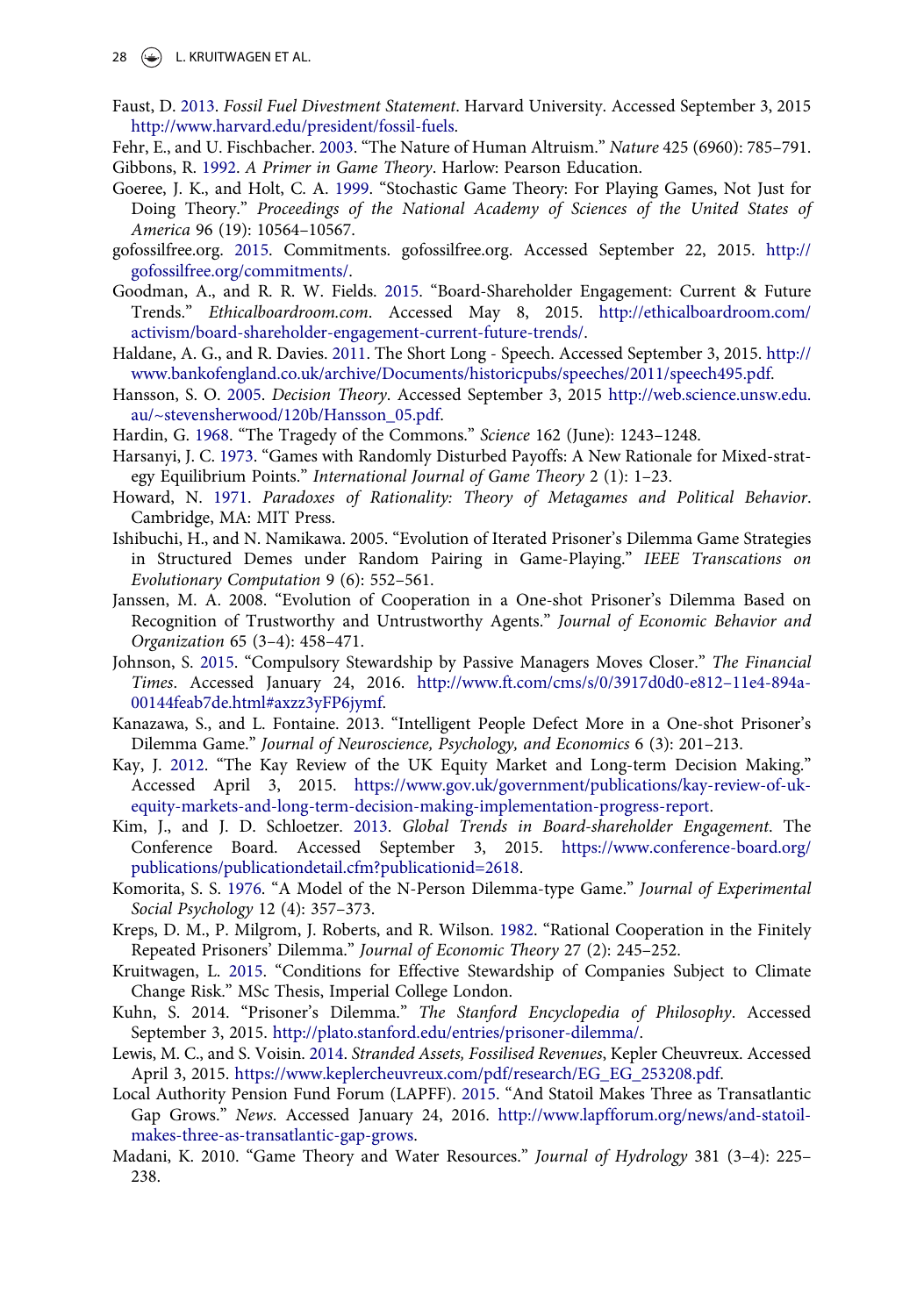- <span id="page-15-0"></span>Madani, K. [2013](#page-2-0). "Modeling International Climate Change Negotiations More Responsibly: Can Highly Simplified Game Theory Models Provide Reliable Policy Insights?" Ecological Economics 90 (6): 68–76.
- Madani, K., and K. Hipel. [2011](#page-2-0). "Non-Cooperative Stability Definitions for Strategic Analysis of Generic Water Resources Conflicts." Water Resources Management 25 (8): 1949–1977.
- Manhart, K., and C. A. Diekmann. [1989](#page-5-0). "Cooperation in 2- and N-Person Prisoner's Dilemma Games: A Simulation Study." Analyse & Kritik 11 (2): 134-153.
- McCall, A. L., and D. F. Larker. [2014](#page-10-0). "Researchers: The Power of Proxy Advisory Firms." Insights by Stanford Business. Accessed September 3, 2015. [https://www.gsb.stanford.edu/insights/](https://www.gsb.stanford.edu/insights/researchers-power-proxy-advisory-firms) [researchers-power-proxy-advisory-](https://www.gsb.stanford.edu/insights/researchers-power-proxy-advisory-firms)firms.
- McGlade, C., and P. Ekins. [2015.](#page-0-0) "The Geographical Distribution of Fossil Fuels Unused When Limiting Global Warming to 2°C." Nature 517 (7533): 187-190.
- McKibben, B. [2012.](#page-1-0) "Global Warming's Terrifying New Math." The Rolling Stone. Accessed April 3, 2015. <http://www.rollingstone.com/politics/news/global-warmings-terrifying-new-math-20120719>.
- Mesterton-Gibbons, M. [2000](#page-2-0). An Introduction to Game-Theoretic Modelling. 2nd ed. Providence, USA: American Mathematical Society.
- Miller, J. H. 1996. "The Coevolution of Automata in the Repeated Prisoner's Dilemma." Journal of Economic Behavior and Organization 29 (1): 87–112.
- Nash, J. [1950](#page-2-0). "Equilibrium Points in N-Person Games." Proceedings of the National Academy of Sciences of the United States of America 39 (1): 48–49.
- Neumann, J. Von., and O. Morgenstern. [1944.](#page-2-0) Theory of Games and Economic Behavior, 60th Anniv. Princeton, NJ: Princeton University Press.
- Nordhaus, B. W. [2015](#page-5-0). "Climate Clubs: Overcoming Free-riding in International Climate Policy." The American Economic Review 105 (4): 1339–1370.
- Orsagh, M. [2014](#page-1-0). Shareholder Engagement: Bridging the Gap Between Boards and Investors. CFA Institute. Accessed May 8, 2015. [http://blogs.cfainstitute.org/marketintegrity/2014/03/26/](http://blogs.cfainstitute.org/marketintegrity/2014/03/26/shareholder-engagement-bridging-the-divide-between-boards-and-investors/) [shareholder-engagement-bridging-the-divide-between-boards-and-investors/](http://blogs.cfainstitute.org/marketintegrity/2014/03/26/shareholder-engagement-bridging-the-divide-between-boards-and-investors/).
- Pettit, P., and R. Sugden. 1989. "The Backward Induction Paradox." The Journal of Philosophy 86 (4): 169–182.
- PIRC. [2015.](#page-11-0) BP AGM Who's Next to Aim for A? Accessed September 3, 2015 [http://pirc.co.uk/](http://pirc.co.uk/pircnews/bp-agm-who-is-next-to-aim-for-a) [pircnews/bp-agm-who-is-next-to-aim-for-a.](http://pirc.co.uk/pircnews/bp-agm-who-is-next-to-aim-for-a)
- Pothos, E. M., G. Perry, P. J. Corr, M. R. Matthew, and J. R. Busemeyer. [2011](#page-4-0). "Understanding Cooperation in the Prisoner's Dilemma Game." Personality and Individual Differences 51 (3): 210–215.
- PRI. [2015](#page-12-0). PRI Clearinghouse. Accessed September 3, 2015. [http://www.unpri.org/areas-of-work/](http://www.unpri.org/areas-of-work/clearinghouse/) [clearinghouse/](http://www.unpri.org/areas-of-work/clearinghouse/).
- PWC. [2015.](#page-1-0) Key Issues: Shareholder Engagement. Center for Board Governance. Accessed May 8, 2015. [http://www.pwc.com/us/en/corporate-governance/shareholder-engagement.jhtml.](http://www.pwc.com/us/en/corporate-governance/shareholder-engagement.jhtml)
- Ray, D., and R. Vohra. [1999](#page-5-0). "A Theory of Endogenous Coalition Structures." Games and Economic Behavior 26: 286–336.
- Reinsvold, C. H. [2015](#page-11-0). "The Oil and Gas CEO." Oil&Gas Financial Journal 11 (9). Accessed September 3, 2015. [http://www.ogfj.com/articles/print/volume-11/issue-9/features/the-oil-and](http://www.ogfj.com/articles/print/volume-11/issue-9/features/the-oil-and-gas-ceo.html)[gas-ceo.html](http://www.ogfj.com/articles/print/volume-11/issue-9/features/the-oil-and-gas-ceo.html).
- Rezaei, G., M. Kirley, and J. Pfau. [2009](#page-5-0). "Evolving Cooperation in the N-player Prisoner's Dilemma: A Social Network Model." Lecture Notes in Computer Science 5865 LNAI: 43–52.
- Ross, S. [1973](#page-1-0). "The Economic Theory of Agency: The Principal's Problem." The American Economic Review 63 (2): 134–139.
- Rouhani, O. M., D. Niemeier, C. R. Knittel, and K. Madani. [2013](#page-2-0). "Integrated Modeling Framework for Leasing Urban Roads: A Case Study of Fresno, California." Transportation Research Part B: Methodological 48 (2): 17–30.
- Royal Dutch Shell plc. [2015](#page-11-0). Annual Report 2014. Accessed September 3, 2015. [http://www.shell.](http://www.shell.com/global/aboutshell/media/reports-publications.html) [com/global/aboutshell/media/reports-publications.html](http://www.shell.com/global/aboutshell/media/reports-publications.html).
- Shenoy, P. P. [1979.](#page-11-0) "On Coalition Formation: A Game-Theoretical Approach." International Journal of Game Theory 8 (3): 133–164.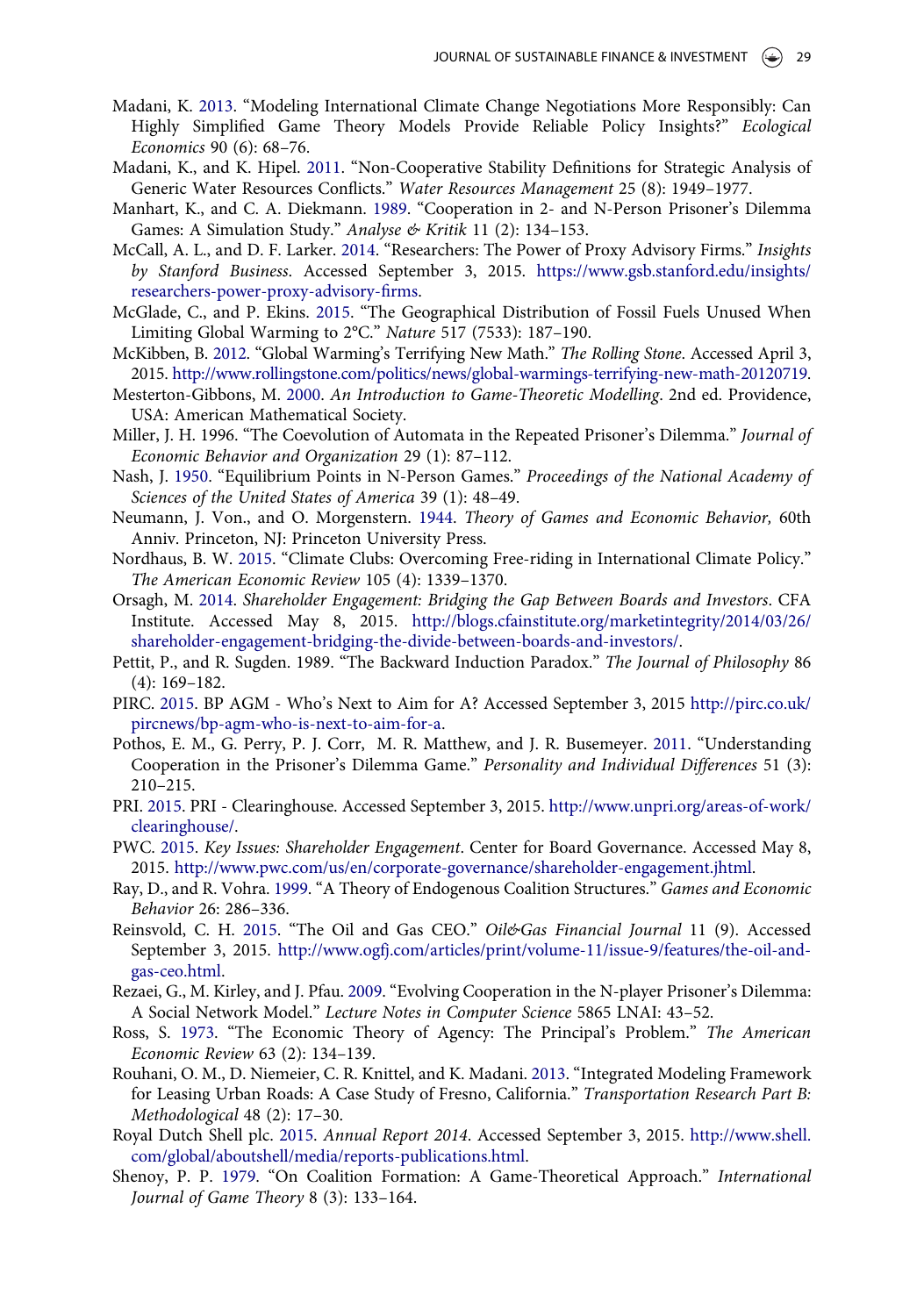<span id="page-16-0"></span>30 L. KRUITWAGEN ET AL.

- Skancke, M., E. Dimson, M. Hoel, M. Kettis, G. Nystuen, and L. Starks [2014](#page-1-0). Fossil-Fuel Investments in the Norwegian Government Pension Fund Global: Addressing Climate Issues Through Exclusion and Active Ownership. Expert Group appointed by the Norwegian Ministry of Finance.
- Smith, J. M. [1982](#page-2-0). Evolution and the Theory of Games. Cambridge: Cambridge University Press.
- Spedding, Paul, K. Mehta, and N. Robins. [2013.](#page-0-0) Oil  $\phi$  carbon revisited-Value at risk from "unburnable" reserves, HSBC. Accessed April 3, 2015. [http://daily.swarthmore.edu/wp-content/uploads/](http://daily.swarthmore.edu/wp-content/uploads/2013/02/HSBCOilJan13.pdf) [2013/02/HSBCOilJan13.pdf](http://daily.swarthmore.edu/wp-content/uploads/2013/02/HSBCOilJan13.pdf).
- Standard & Poor's. [2013](#page-0-0). What A Carbon-Constrained Future Could Mean For Oil Companies ' Creditworthiness. Standard & Poor's. Accessed April 3, 2015. [http://www.](http://www.standardandpohttps//www.standardandpoors.com/ratings/articles/en/eu/?articleType=PDF&assetID=1245348784590name2=Content-Disposition&blobheadervalue1=application/pdf&blobkey=i) [standardandpohttps//www.standardandpoors.com/ratings/articles/en/eu/?articleType=](http://www.standardandpohttps//www.standardandpoors.com/ratings/articles/en/eu/?articleType=PDF&assetID=1245348784590name2=Content-Disposition&blobheadervalue1=application/pdf&blobkey=i) [PDF&assetID=1245348784590name2=Content-Disposition&blobheadervalue1=application/](http://www.standardandpohttps//www.standardandpoors.com/ratings/articles/en/eu/?articleType=PDF&assetID=1245348784590name2=Content-Disposition&blobheadervalue1=application/pdf&blobkey=i) [pdf&blobkey=i](http://www.standardandpohttps//www.standardandpoors.com/ratings/articles/en/eu/?articleType=PDF&assetID=1245348784590name2=Content-Disposition&blobheadervalue1=application/pdf&blobkey=i).
- Standard & Poor's. [2015.](#page-0-0) How Environment and Climate Risk Factor into Global Corporate Ratings. Standard & Poor's. Accessed January 1, 2016. [https://www.environmental-](https://www.environmental-finance.com/content/research/how-environmental-and-climate-risks-factor-into-global-corporate-ratings.html)finance.com/content/ [research/how-environmental-and-climate-risks-factor-into-global-corporate-ratings.html.](https://www.environmental-finance.com/content/research/how-environmental-and-climate-risks-factor-into-global-corporate-ratings.html)
- Szilagyi, M. N. 2003. "An Investigation of N-person Prisoners Dilemmas." Complex Systems 14: 155–174.
- Total, S. A. [2015](#page-11-0). Total Annual Report. Accessed September 3, 2015. [http://www.total.com/en/](http://www.total.com/en/media/news/press-releases/2014-annual-reports) [media/news/press-releases/2014-annual-reports](http://www.total.com/en/media/news/press-releases/2014-annual-reports).
- Vyrastekova, J., and Y. Funaki. [2010](#page-5-0). Cooperation in a Sequential N-person Prisoner's Dilemma: The Role of Information and Reciprocity? (Unpublished work). Accessed September 3, 2015. [www.ru.](http://www.ru.nl/publish/pages/516298/nice_10-103.pdf) [nl/publish/pages/516298/nice\\_10-103.pdf](http://www.ru.nl/publish/pages/516298/nice_10-103.pdf).
- Wong, S. [2010.](#page-4-0) "Why Stewardship Is Proving Elusive for Institutional Investors." Butterworths Journal of International Banking and Financial Law 2010 (Jul/Aug): 406–411.
- Yahoo! Finance. [2015a.](#page-11-0) Chevron Corporation (CVX). Accessed September 3, 2015. http://fi[nance.](http://finance.yahoo.com/q/mh?s=CVX+Major+Holders) [yahoo.com/q/mh?s=CVX+Major+Holders](http://finance.yahoo.com/q/mh?s=CVX+Major+Holders).
- Yahoo! Finance. [2015b](#page-11-0). Exxon Mobil Corporation (XOM). Accessed September 3, 2015. [http://](http://finance.yahoo.com/q/mh?s=XOM+Major+Holders) fi[nance.yahoo.com/q/mh?s=XOM+Major+Holders](http://finance.yahoo.com/q/mh?s=XOM+Major+Holders).

### Appendix A: Development of a 1v1 Prisoner's Dilemma

The canonical Prisoner's Dilemma (PD) was initially developed by Dresher & Flood in 1950 to model strategic options during the cold war (Aumann et al. [1964\)](#page-13-0). The PD's characteristic traits make it one of the most written-of social dilemmas, with interest spanning from economics, psychology, and political science (Dawes [1980\)](#page-13-0), natural resource management (Madani [2010](#page-14-0)), evolutionary biology (Smith 1982), and artificial intelligence and machine learning (Miller [1996](#page-15-0)). A single-shot prisoner's dilemma is considered with elements described by [Table A1.](#page-22-0) The notation and methodology used herein are typical of any introductory-level game theory study (e.g. Gibbons [1992;](#page-14-0) Mesterton-Gibbons [2000](#page-15-0)).

Pure strategy payoffs are given in matrix form as in [Figure 2,](#page-3-0) subject to the constraint of Equation (1).

$$
T_i > R_i > P_i > S_i. \tag{1}
$$

The Nash Equilibrium of this matrix-form game is (D,D). Even with asymmetric payoffs, as long as the ordinal nature of each player's payoffs holds, the Nash Equilibrium remains (D,D). Relaxing the order of player i's payoffs results in a common knowledge PD, where player *i*, knowing the other's payoffs, will still choose mutual defection, provided  $P_i$  $> S<sub>i</sub>$  (Kuhn [2014\)](#page-14-0). The one-shot nature of this game lends itself better to study in fields of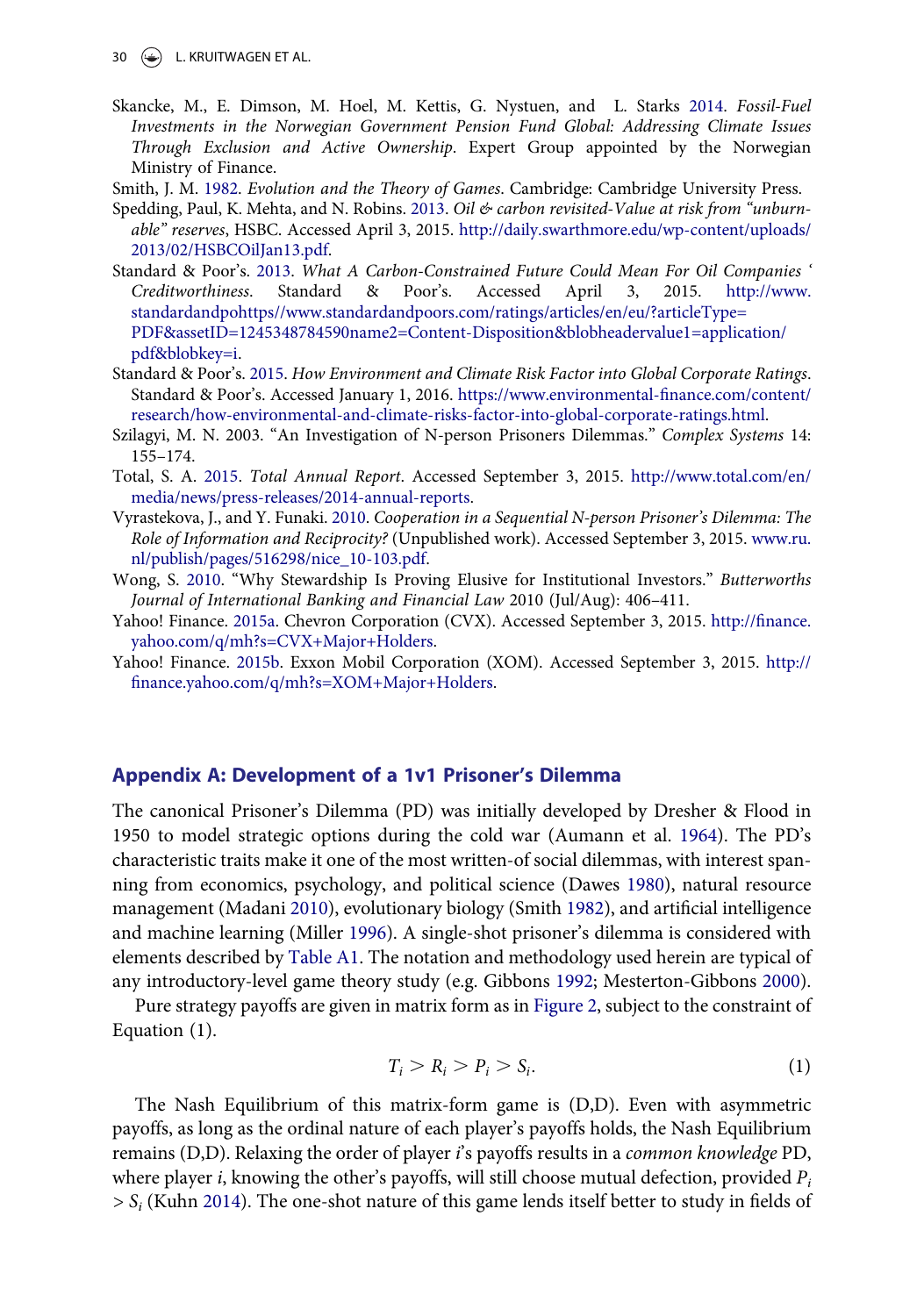<span id="page-17-0"></span>psychology and sociology, with research on topics such as intelligence (e.g. Kanazawa and Fontaine [2013](#page-14-0)), trustworthiness (e.g. Janssen [2008](#page-14-0)), or personality (e.g. Pothos et al. [2011](#page-15-0)).

### Appendix B: Development of a 1v1 Iterated PD

The single-shot game developed in Appendix A is capable of modelling many interactions where two agents interact only once. The uncooperative Nash Equilibrium (D,D) is dissatisfying both for its generally negative connotation and its failure to predict the cooperative equilibria regularly observed between real individuals and organizations (Fehr and Fischbacher [2003;](#page-14-0) Pothos et al. [2011](#page-15-0)). Repeated interactions between agents have the potential to create conditions of trust and mutual cooperation, resulting in improvements in both private outcomes and the overall system efficiency (Kreps et al. [1982;](#page-14-0) Axelrod [1984](#page-13-0)). The repeated PD is called the iterated prisoner's dilemma (IPD).

#### Deterministic IPD

In the IPD, players engage in a PD game which repeats for multiple rounds. Elements of a deterministic IPD are described in [Table A2.](#page-22-0) A deterministic IPD is characterized by the pure strategies and payoffs of the players being common knowledge.

The payoff of the players may be additive, per Equation (2), or averaged over multiple rounds.

$$
V_i = \sum_{t=0}^{\tau} \nu(a_{i,t}, a_{-i,t}).
$$
 (2)

The strategy space for players is now much more sophisticated, with players able to choose from a variety of rules or sequences of cooperation or defection. Some simple strategies are shown in [Table A3](#page-22-0). Axelrod [\(1980](#page-13-0)) first proposed an open-entry strategy competition where submitted algorithms would compete in an iterated Prisoners' Dilemma. Axelrod ([1984\)](#page-13-0) explored the characteristics of successful strategies and drew comparisons to real-life examples of sustained mutual cooperation.

For IPDs of any finite length with complete and perfect knowledge, a single Nash Equilibrium exists. Players use reverse (backward) induction to determine that the strategy to always defect strictly dominates all other strategies. While theoretically sound, this equilibrium is unsatisfying, especially at large numbers of iteration (Pettit and Sugden [1989](#page-15-0)). Similarly, for IPDs of infinite or indeterminate length, no single Nash Equilibrium strictly dominates all others. Players must play strategies which are best responses to each other. The following development of the IPD is typical to introductory-level game theory (e.g. Gibbons [1992;](#page-14-0) Mesterton-Gibbons [2000](#page-15-0)).

For an IPD of infinite or indeterminate length, Nash Equilibria may be identified with the inclusion of the discounting factor,  $\delta$ . The discounting factor represents either the relative value of a payoff received in a future period, as in an infinite IPD, or the probability that the present round will be the final round, as in an indeterminate IPD. The sum of an infinite series of discounted values converges to a convenient expression (Equation (3)), allowing the direct comparison deterministic payoffs and the development of Nash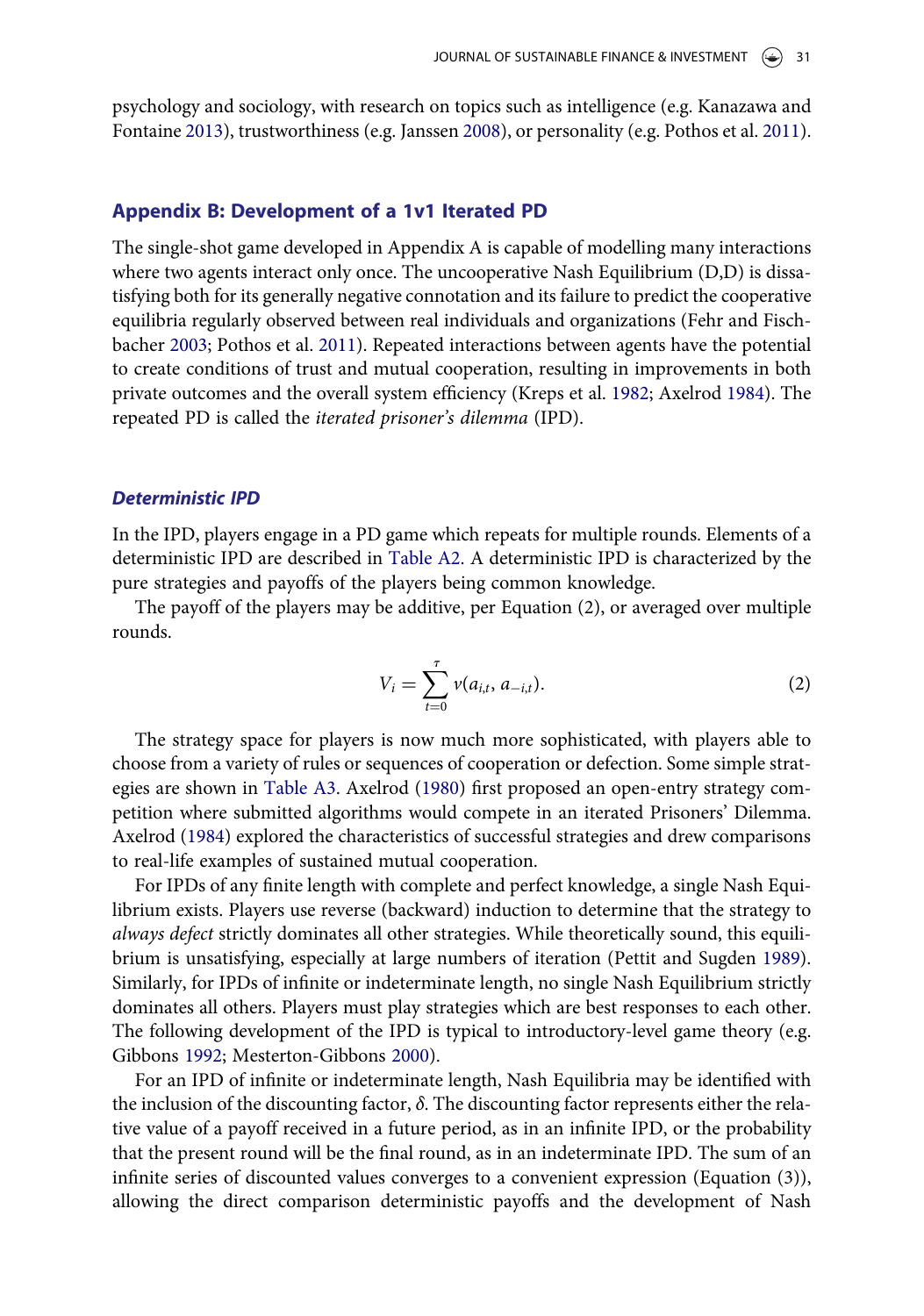Equilibria.

$$
\nu + \nu \delta + \nu \delta^2 + \ldots + \nu \delta^{\tau} = \sum_{t=1}^{\tau=\infty} \nu \delta^t = \frac{\nu}{1-\delta}.
$$
 (3)

An additional constraint (Equation (4)) is typically introduced in order to disincentivize strategies in which two players alternate T and S payoffs.

$$
R > \frac{T + S}{2}.\tag{4}
$$

In the simple case of an IPD between two Grim Trigger strategies with symmetrical payoffs, the conditions for a subgame-perfect Nash Equilibrium can be explicitly defined. Mutual cooperation must be preferable in each subgame relative to a temptation payoff followed by perpetual mutual defection. This is described by Equation (5).

$$
\frac{R}{1-\delta} > T + \frac{\delta P}{1-\delta}.\tag{5}
$$

Following Axelrod's successful computer tournament in 1980, an ongoing annual competition pits a wide range of strategies against each other. Strategies now range in complexity from the original simple strategies as in [Table A3,](#page-22-0) to sophisticated strategies using probabilistic models.

### Mixed-strategy IPD

Deterministic IPDs involve explicit assumptions about the cooperative rational nature of the players, and only have cooperative Nash Equilibria for infinite or indeterminate length games. To examine the conditions which best enable routine cooperation from self-interested players, a mixed-strategy IPD is more useful. Following Harsanyi ([1973\)](#page-14-0), mixedstrategy weighting can be used to represent belief spaces, allowing the development of Bayesian Nash Equilibrium (BNE). These beliefs may be updated as Bayesian inferences developed from sequential behaviour, as in Goeree and Holt ([1999\)](#page-14-0). Thus a mixed-strategy IPD adds the elements of [Table A4](#page-22-0) to the elements of a deterministic IPD and single-shot PD.

The pure strategy chosen by a player at time  $t$  is determined randomly by the mixedstrategy expected payoffs of each pure strategy, per Equation (6).

$$
s_i = \text{rand}\begin{cases} C & \text{with} \quad P_C = P(\pi_C^e, \pi_D^e) \\ D & P_D = 1 - P_C \end{cases} \tag{6}
$$

An evolutionary algorithm, as in Goeree and Holt [\(1999](#page-14-0)), is used to weight expected payoffs into probabilities, per Equation (7). A relaxing factor,  $\mu$ , can be adjusted to suit the importance of payoffs in determining the random development of player actions.

$$
P_C = \frac{e^{\pi \epsilon} \mu}{\pi_C^{\epsilon} / \mu + e^{\pi \epsilon} / \mu \text{ with } \mu = (0, \infty)} \tag{7}
$$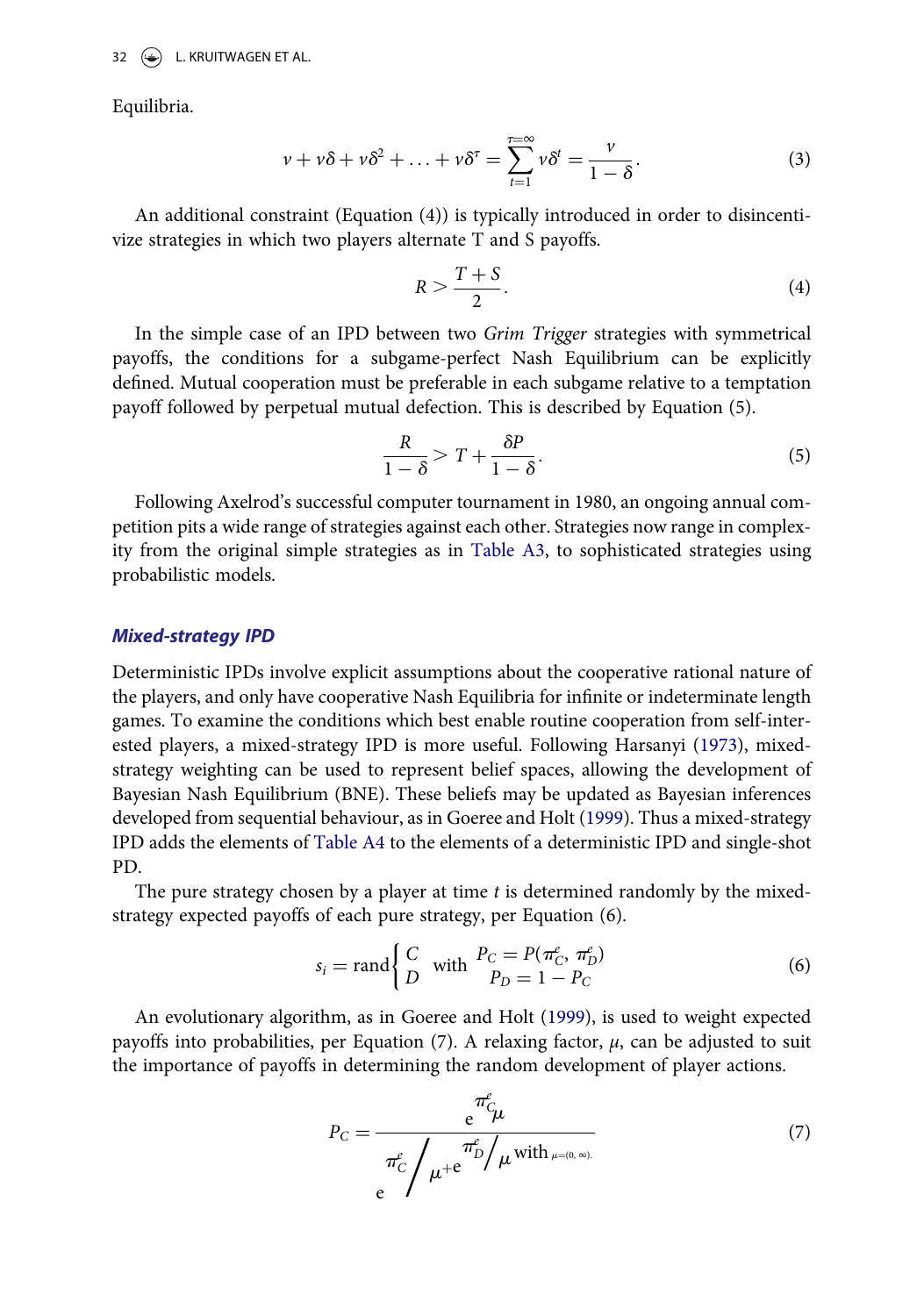<span id="page-19-0"></span>Expected payoffs are the mixed-strategy payoffs developed for a bounded horizon of L periods per Equation (8). Mixed-strategy payoffs are weighted by common knowledge beliefs  $\theta_{s,i}$  (of a player *i* to play a strategy *s*).

$$
\pi_{s,i}^e = \sum_{t=t_0}^{t_0+L} \sum_{i=1,2} \sum_{s=C,D} \theta_{s,i} * \theta_{s,-i} * \nu_i(s_i, s_{-i}) * \delta^{t-t_0}.
$$
 (8)

Common knowledge beliefs are updated after each round. The beliefs are updated based on the number of times a player adopts strategy per Equation (9). By updating beliefs based on observed actions, cooperative actions increase the probability of mutual cooperation and defection actions increase the probability of mutual defection. The history of observed actions is limited by the memory of the player.

$$
\theta_{s,i} = \frac{\text{count}(H(Q_i) = s)}{\text{size}(H(Q_i))}.
$$
\n(9)

The sequentially updating beliefs result in a Markov chain of mixed probabilities and payoff states per Equation (10).

$$
\pi^{\rho}s, i = \delta^{0} \sum \left\{ \begin{array}{l} \theta_{C,-i,0} * \nu_{i}(S, C) \\ \theta_{D,-i,0} * \nu_{i}(S, D) \end{array} \right\} + \delta^{1} \sum \left\{ \begin{array}{l} \theta_{C,i,1} * \theta_{C,-i,1} * \nu_{i}(C, C) \\ \theta_{D,i,1} * \theta_{C,-i,1} * \nu_{i}(D, C) \\ \theta_{C,i,1} * \theta_{D,i,1} * \nu_{i}(C, D) \\ \theta_{D,i,1} * \theta_{D,-i,1} * \nu_{i}(D, D) \end{array} \right\} + \cdots + \delta^{L} \sum \left\{ \begin{array}{l} \theta_{C,i,1} * \theta_{C,-i,1} * \nu_{i}(D, C) \\ \theta_{D,i,1} * \theta_{D,-i,1} * \nu_{i}(D, D) \\ \theta_{D,i,1} * \theta_{C,-i,1} * \nu_{i}(D, C) \\ \theta_{C,i,1} * \theta_{D,-i,1} * \nu_{i}(C, D) \\ \theta_{D,i,1} * \theta_{D,-i,1} * \nu_{i}(D, D) \end{array} \right\}
$$
(10)

The updating of beliefs for each round,  $\theta_{s,i,t}$ , requires a result of the previous round. A Monte Carlo method is used to randomly generate a strategy pair for each round according to probabilities established by mixed beliefs at each round, illustrated by Equation (11).

$$
s_{i}, s_{-i} = \text{rand}\begin{cases} C, C & P_{C,C} = \theta_{C,i,L} * \theta_{C,-i,L} \\ D, C & \text{with } P_{D,C} = \theta_{D,i,L} * \theta_{C,-i,L} \\ C, D & P_{C,D} = \theta_{C,i,L} * \theta_{D,-i,L} \\ D, D & P_{D,D} = \theta_{D,i,L} * \theta_{D,-i,L} \end{cases} \tag{11}
$$

The results presented in Section 4.1 represent the average of 10 complete iterations, with 40 Monte-Carlo-generated pairs in each round. The relaxing factor,  $\mu$ , was unity.

### Appendix C: Development of an NvN IPD

The NvN IPD (NIPD) is an abstraction of the 1v1 IPD which has application to a greater set of social coordination and common problems. The NIPD can be used to describe challenges with pollution, public services, energy and water conservation, etc.; all situations where an individual receives a higher payoff for any defective action, but all payoffs are higher with collective cooperation. Due to the larger number of players involved, conditions for cooperation are often more elusive than in the IPD. In the NIPD, harm from defection is dispersed among multiple players, defection is more anonymous, and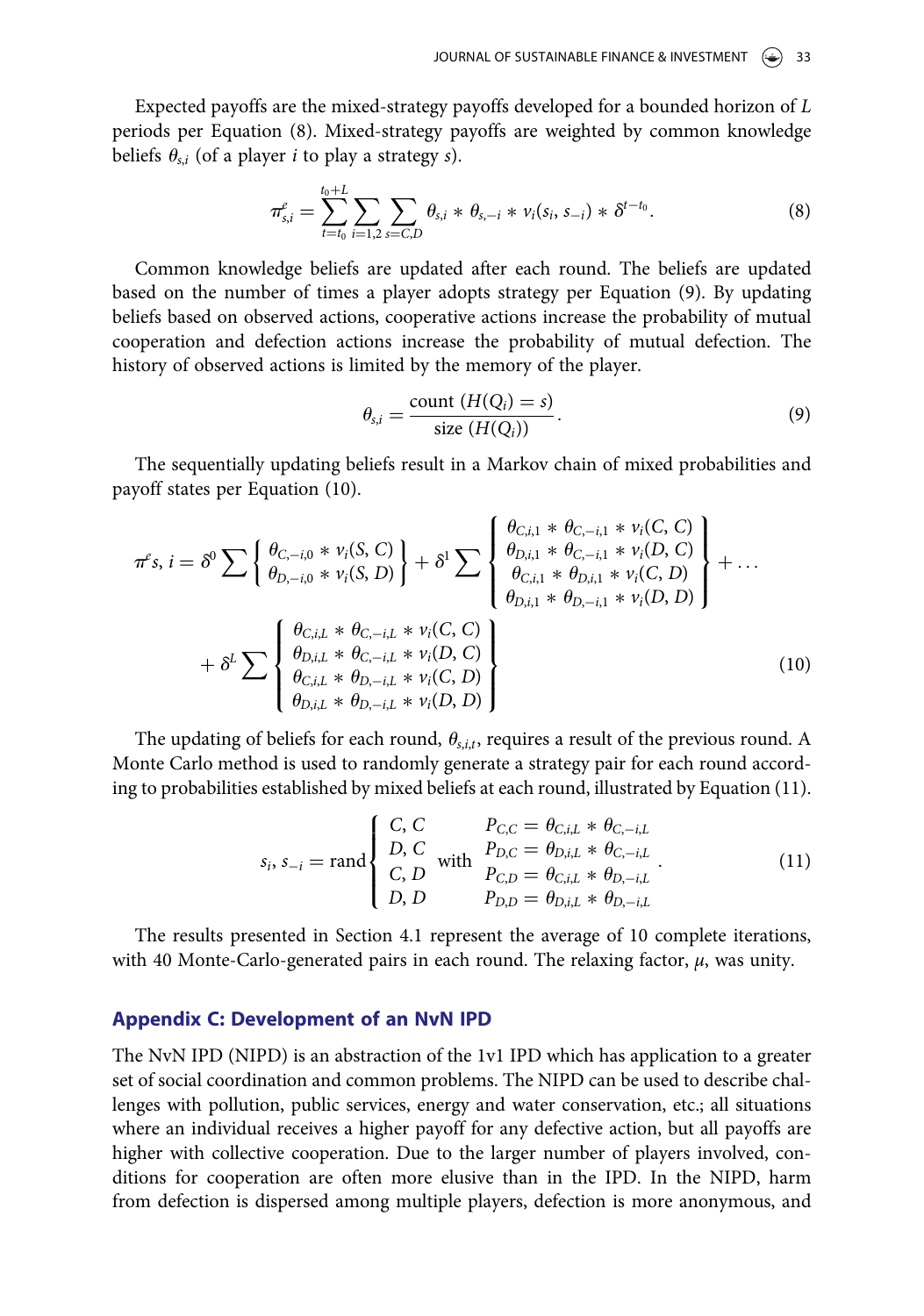any reinforcing punishment strategies directed against a defector have negative externalities on all other players (Dawes [1980](#page-13-0)).

Many authors have studied the NIPD. For large N, an uncooperative equilibrium of self-optimizing agents develops quickly (e.g. Komorita [1976](#page-14-0)). In order to provide nontrivial results, authors seek mechanisms which induce cooperation in the population. Some studies use compound games (i.e. large games featuring many 1v1 subgames) and spatial considerations to inspire cooperation (Axelrod [1984](#page-13-0); Ishibuchi and Namikawa [2005](#page-14-0); Rezaei, Kirley, and Pfau. [2009\)](#page-15-0). Other use evolutionary and personality diversities (whether in behaviour or payoffs) to find conditions which induce cooperation (Axelrod [1984](#page-13-0); Manhart and Diekmann [1989](#page-15-0); Szilagyi [2003](#page-16-0)).

Calculation of behaviour and equilibria in the NIPD can be an NP-hard optimization problem. Dawes ([1980\)](#page-13-0) suggests that elements of knowledge (e.g. communication and public disclosure), morality, and trust have the greatest impact on the development of cooperation in real social dilemmas.

### Deterministic NIPD

An NIPD based on Vyrastekova and Funaki ([2010\)](#page-16-0) and Manhart and Diekmann ([1989\)](#page-15-0) is developed here. Both works use agent personalities in the form of asymmetric payoffs to explore cooperation. Elements of the NIPD are described in [Table A5](#page-22-0).

As in the IPD, players face the choice to either cooperate or defect. In the NIPD, the reward for cooperation grows with the number of players cooperating. However, for the same number of players cooperating, the defectors receive a greater payoff. Equations (13)–(16) describe the payoff conditions of the NIPD.

with 
$$
k = \frac{N_C}{N}
$$
,  $k' = \frac{N_C + 1}{N}$ , (12)

$$
V(D, k') > V(D, k),\tag{13}
$$

$$
V(C, k') > V(C, k),\tag{14}
$$

$$
V(C, k') < V(D, k),\tag{15}
$$

$$
V(C, k = 1) > V(D, k = 0).
$$
 (16)

With payoffs R for cooperation and T for defection, [Figure A1](#page-21-0) shows how, given Equation (15) above, D dominates C for any k. The Nash Equilibrium of the NIPD is sustained defection by all players. As N becomes large, the threat of future sanctions is insufficient to ensure conditions for cooperation. Any credible threat against a defecting player is diluted with negative externalities to other players, making the conditions for cooperation more difficult.

To develop useful cooperation scenarios from the NIPD, the condition of Equation (15) will be relaxed to Equation (17). To appropriately model the commons and free-riding problems the NIPD simulates, the payoff for additional cooperation will have diminishing returns as in Figure A1.

$$
V(C,k) < V(D,k). \tag{17}
$$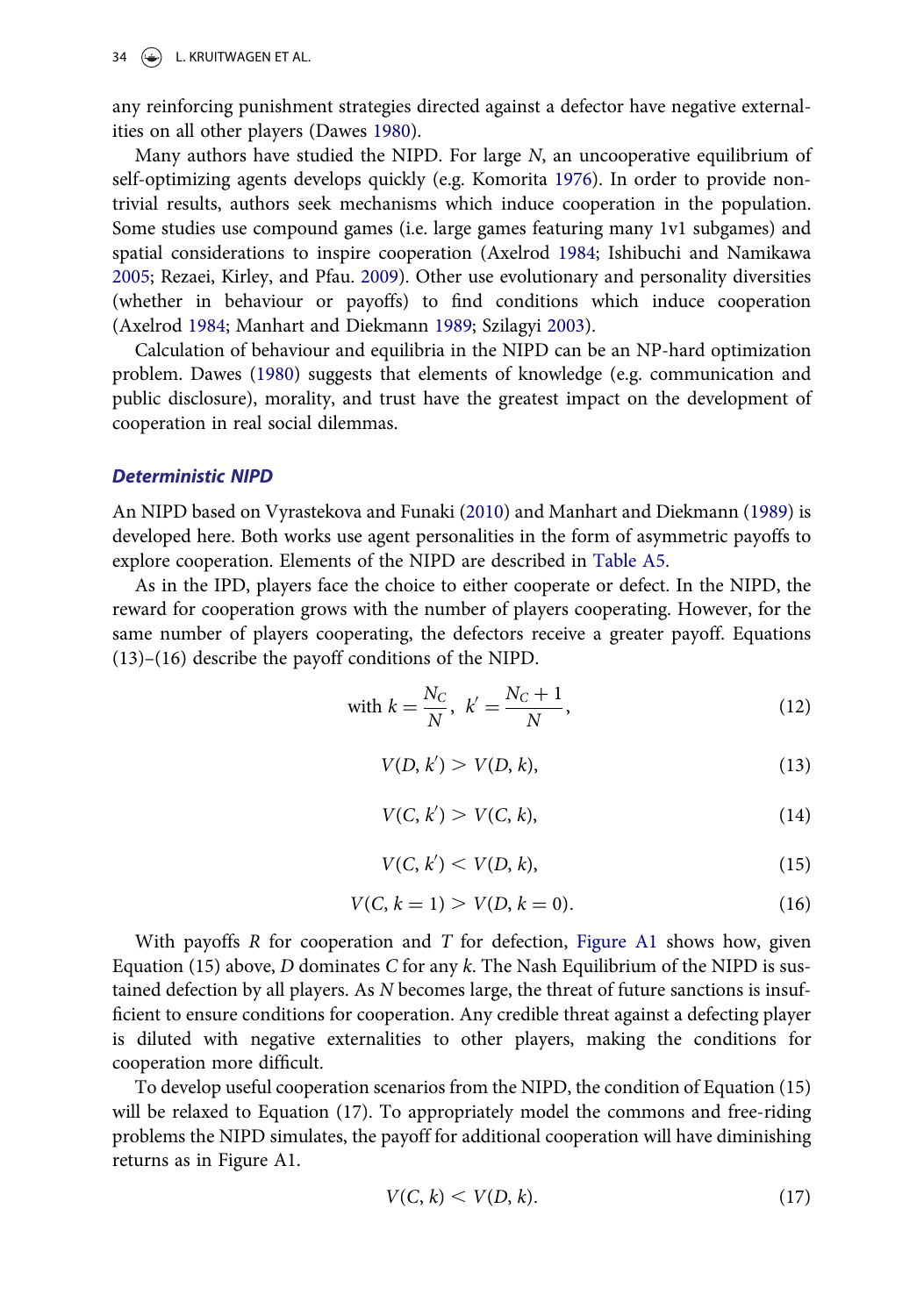<span id="page-21-0"></span>With symmetric payoffs the Nash Equilibrium occurs at some deterministic  $k > 0$ . However with asymmetric mixed-strategy payoffs based on each player's individual beliefs, the Bayesian Nash Equilibrium need not occur at a deterministic value of k. This allows for the development of more unique insight and less prescriptive model behaviour.

### Mixed strategy NIPD

The NIPD may also be developed in cases where payoffs are asymmetric. Payoffs R and T, for cooperation and defection, respectively, may be weighted by an individual factor  $U_i$ . Payoff conditions described as above still hold, with a new K described in Equation (18). Equations (19) and (20) describe asymmetric payoffs  $R_i$  and  $T_i$ .

with 
$$
K_i = \frac{\sum_{j=1}^{N_C} U_{j \neq i}}{\sum_{j=1}^{N} U_j}
$$
,  $K'_i = \frac{\sum_{j=1}^{N_C} U_{j \neq i} + U_i}{\sum_{j=1}^{N} U_j}$ , (18)

$$
v_i(C, K_i) = R_i = \alpha K_i^{'\gamma}, \qquad (19)
$$

$$
\nu_i(D, K_i) = T_i = K_i + \beta. \tag{20}
$$

As in the mixed-strategy IPD, players develop an expected payoff based on their beliefs of the other players' actions. Elements of a mixed-strategy NIPD are given in [Table A6.](#page-22-0)

Mixed-strategy expected payoffs are given by Equations (21) and (22).

$$
\pi_i^e(C, K_i) = \alpha K_i^{'\gamma} = \alpha \left[ \frac{U_i}{\sum_{j=1}^N U_j} + \frac{1}{\sum_{j=1}^N U_j} \sum_{j=1}^N U_{j \neq i} (P_C = \theta_{C,j}) \right]^\gamma, \tag{21}
$$

$$
\pi_i^e(D, K_i) = K_i + \beta = \left[ \frac{1}{\sum_{j=1}^N U_j} \sum_{j=1}^N U_{j \neq i} (P_C = \theta_{C,j}) \right] + \beta.
$$
 (22)

The expected payoffs are now dependent on a joint probability distribution of N discrete variables, each with the value  $U_j$  or 0 according to a probability  $\theta_{C,j}$ . To determine



Figure A1. (a) Pure NIPD Payoffs. (b) Relaxed NIPD payoffs, example.